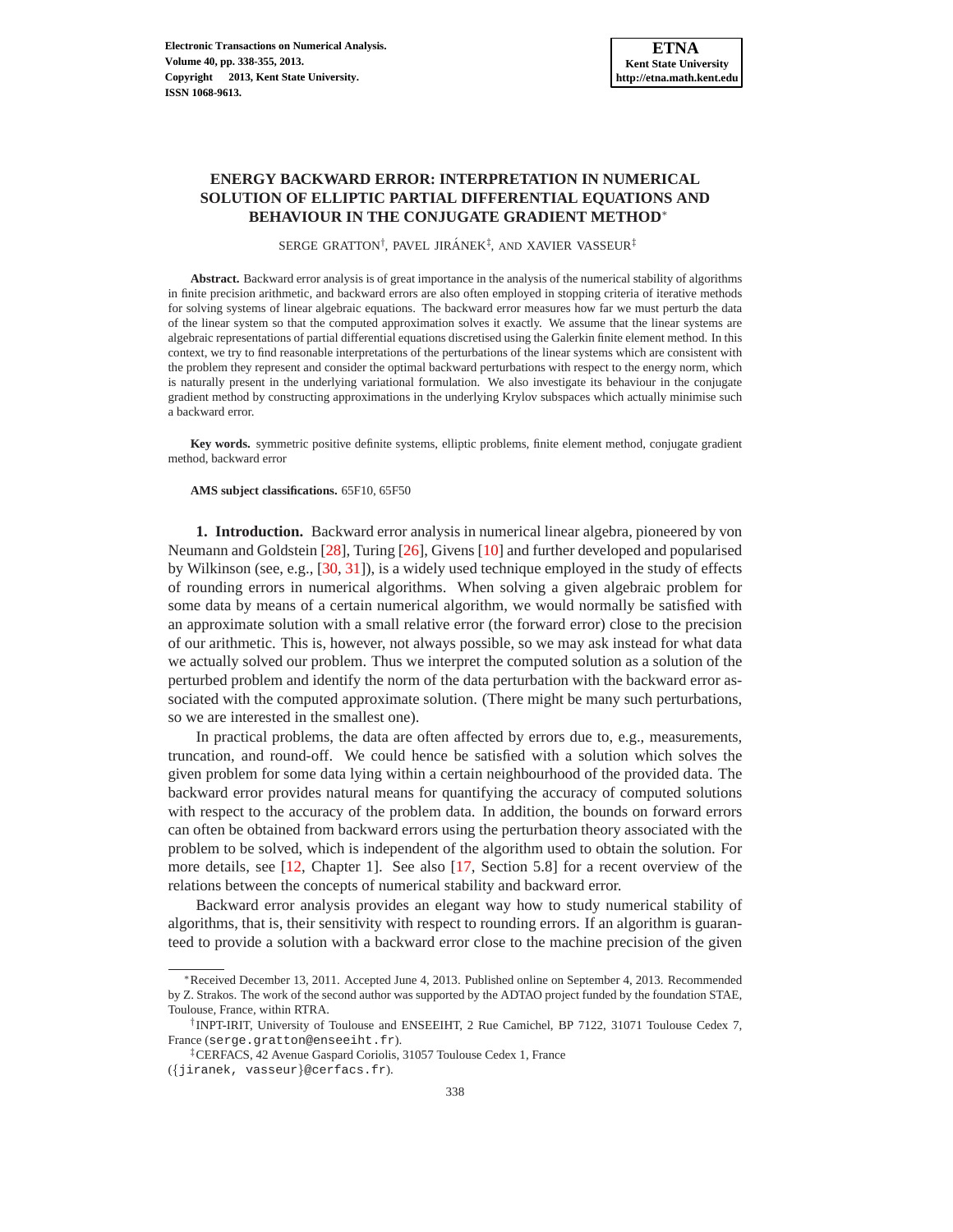finite precision arithmetic for any data (the backward stable algorithm), one could be satisfied with such an algorithm and solution it provides. Indeed the problem data cannot be stored exactly in finite precision arithmetic anyway independently of the means how they were obtained. It is therefore perfectly reasonable to consider the backward error as a meaningful accuracy measure for quantities obtained from algorithms which would (in the absence of the rounding errors) deliver the exact solution of the given problem.

The backward error concept is sometimes used to construct accuracy criteria for computations which are inherently inexact even in exact arithmetic. In particular, we are interested in its use in stopping criteria for iterative solvers for linear algebraic systems

(1.1) 
$$
\mathbf{A}\mathbf{u} = \mathbf{f}, \qquad \mathbf{A} \in \mathbb{R}^{N \times N},
$$

where A is assumed to be nonsingular. For a given approximation  $\hat{u}$  of the solution of [\(1.1\)](#page-1-0), the backward error represents a measure by which  $A$  and  $f$  have to be perturbed so that  $\hat{u}$ solves the problem  $(A + \hat{E})\hat{u} = f + \hat{g}$ . The norm-wise relative backward error

<span id="page-1-1"></span>
$$
\min\{\varepsilon: \, (\mathbf{A} + \hat{\mathbf{E}})\hat{\mathbf{u}} = \mathbf{f} + \hat{\mathbf{g}}, \, \|\hat{\mathbf{E}}\| \le \varepsilon \|\mathbf{A}\|, \, \|\hat{\mathbf{g}}\| \le \varepsilon \|\mathbf{f}\|\}
$$

was shown by Rigal and Gaches [\[21\]](#page-17-6) to be given by

$$
\frac{\|\mathbf{f} - \mathbf{A}\hat{\mathbf{u}}\|}{\|\mathbf{A}\| \|\hat{\mathbf{u}}\| + \|\mathbf{f}\|},
$$

where  $\|\cdot\|$  is any vector norm and its associated matrix norm, although in practice one usually chooses the standard Euclidean one. There are reasons why the backward error [\(1.2\)](#page-1-1) should be preferred over the standard relative residual norm as the guide for stopping the iterative solvers when more relevant and sophisticated measures are not available; see, e.g., [\[3,](#page-16-1) [12\]](#page-17-4), and [\[17,](#page-17-5) Section 5.8.3]. This might be certainly supported by the fact that some iterative methods, e.g., the methods based on the generalised minimum residual method [\[23,](#page-17-7) [29\]](#page-17-8), are backward stable [\[2,](#page-16-2) [8,](#page-16-3) [13,](#page-17-9) [19\]](#page-17-10) and thus may deliver solutions with an accuracy in terms of the backward error close to the machine precision if required. We also point out the related discussion in [\[25\]](#page-17-11), in particular in Sections 1 and 2 there.

Iterative methods are in practice chiefly applied for solving linear systems [\(1.1\)](#page-1-0) arising from discretised partial differential equations (PDE), e.g., by the finite element method (FEM). Here the main source of errors is due to the truncation of the continuous differential operator, which, however, does not need to be reflected simply by the data errors in the coefficients of the resulting linear algebraic system. The basic FEM discretisation of the one-dimensional Poisson equation considered in Section [2](#page-2-0) represents this fact; the coefficient matrix can be stored exactly even in finite precision arithmetic. The stopping criteria for iterative solvers based on the norm-wise backward error (in the Euclidean norm) might be at least questionable in this context. More sophisticated criteria balancing the inaccuracy of the solution obtained by the iterative solver and the inaccuracy due to truncation (the discretisation error) should be used; see, e.g., [\[4\]](#page-16-4) and the references therein.

We believe that when a certain stopping criterion based on data perturbations such as the backward error is considered, the effects of these perturbations in the original problem to be solved should be clarified. Here the system  $(1.1)$  is the algebraic representation of a FEM discretisation of an elliptic PDE and solved inaccurately, e.g., by an iterative method. When a stopping criterion based on the backward error is used and hence the computed approximation is interpreted as the solution of a perturbed linear system, we may ask whether such perturbations have meaningful representations in the underlying discrete problem as well.

In Section [2](#page-2-0) we consider a general weak formulation of a self-adjoint elliptic PDE which can be characterised by a variational equation involving a continuous, symmetric, and elliptic

<span id="page-1-0"></span>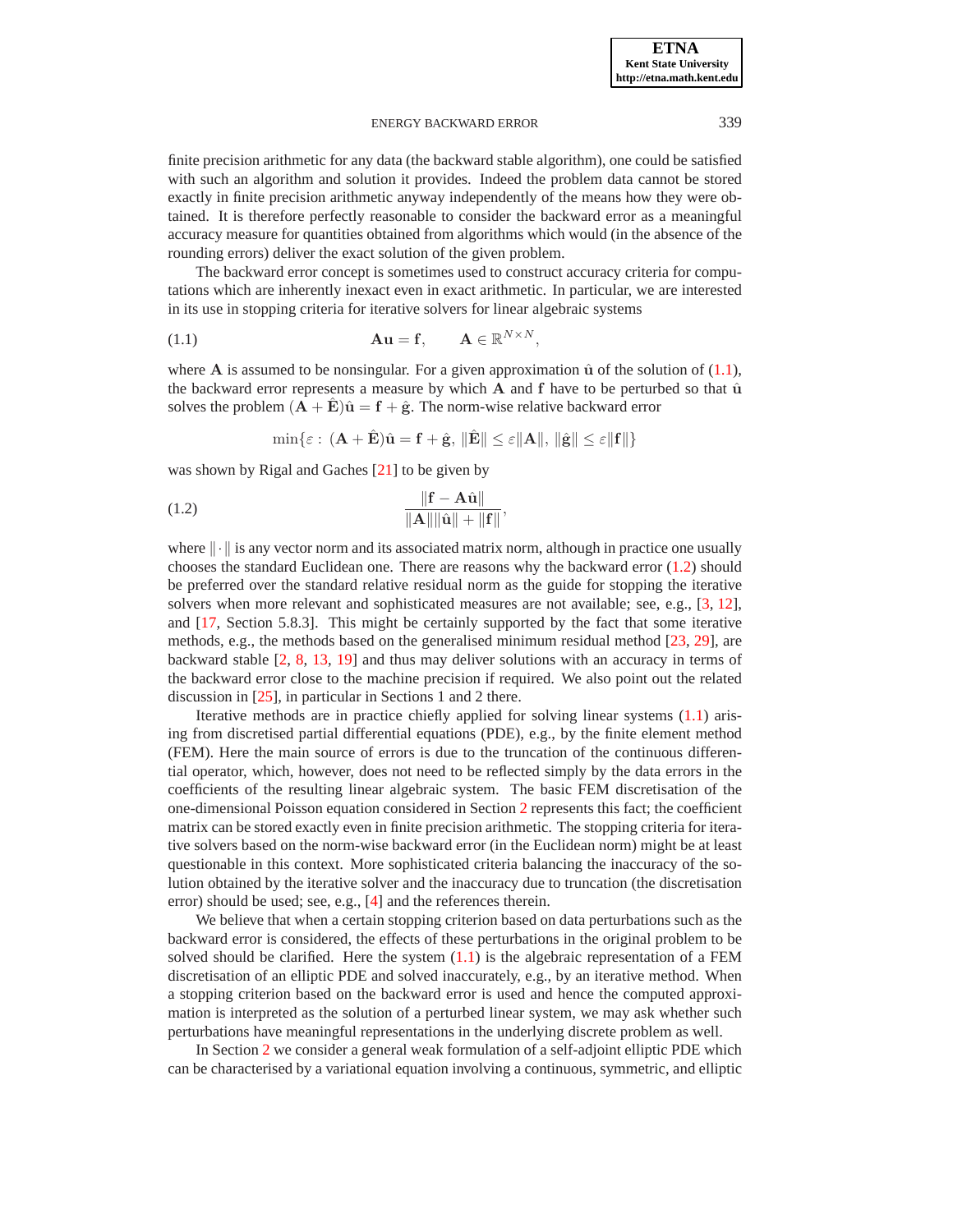bilinear form defined on a real Hilbert space and a general discretisation by the Galerkin finite element method. We also introduce a simple one-dimensional model problem, which we use throughout the paper to illustrate our results. In Section [3](#page-4-0) we assume to have an approximate solution  $\hat{u}$  of the algebraic representation [\(1.1\)](#page-1-0) of the discretised variational problem in a fixed basis of the discrete space, which we associate with perturbed problems

<span id="page-2-1"></span>(1.3) 
$$
\mathbf{A}\hat{\mathbf{u}} = \mathbf{f} + \hat{\mathbf{g}} \quad \text{and} \quad (\mathbf{A} + \hat{\mathbf{E}})\hat{\mathbf{u}} = \mathbf{f},
$$

and look for possible interpretations of the data perturbations  $\hat{g}$  and  $\hat{E}$  in the discrete variational equation. Although the role of  $\hat{g}$  in [\(1.3\)](#page-2-1) is well known (see, e.g., [\[1\]](#page-16-5)), the interpretation of  $E$  is in our opinion worth some clarification. A similar idea of perturbing the operator was considered before by Arioli et al. [\[5\]](#page-16-6) as the so-called functional backward error. It is, however, not obvious whether such an operator perturbation still may be identified with a (discretised) PDE or how it "physically" affects the original PDE. In Section  $3$  we try to interpret  $E$  as a certain perturbation of the FEM basis for which the second system in  $(1.3)$  can be associated with the algebraic form of the original discretised PDE. In addition, we look for the operator E optimal with respect to the norm relevant in our setting, that is, the energy norm, and find a simple characterisation of such a definition of the backward error (called the energy backward error here) in the functional setting. Our approach is related to the work in [\[20\]](#page-17-12). There the authors interpret the total error (that is, the difference between the solution of the continuous problem and the approximate discrete solution) as the error of the exact discrete solution on a modified mesh. Here, on the other hand, we keep the discrete space fixed.

Throughout the paper we illustrate our observations at a simple one-dimensional model problem introduced in Section [2](#page-2-0) and consider solving the resulting algebraic system by the conjugate gradient method (CG)  $[11]$ . It is known that CG minimises the A-norm (the discrete representation of the energy norm) of the error over the Krylov subspace constructed using the initial residual vector and the matrix  $A$ . It appears that the energy backward error introduced in Section [3](#page-4-0) is closely related to the relative A-norm of the error, that is, the forward error. According to this fact, we look in Section [4](#page-10-0) for an approximation in the same Krylov subspace which actually minimises the energy backward error. We show that it is just a scalar multiple of the CG approximation. There is also an interesting "symmetry" with respect to the CG approximations showing that they are in a sense equivalent. We do not consider the effects of rounding errors throughout Section [4,](#page-10-0) although we are aware of the limits of the presented results in practice.

<span id="page-2-0"></span>**2. Galerkin FEM and model problem.** In this section we recall the abstract weak formulation of a linear partial differential equation and its discretisation using the Galerkin finite element method. For more details, see, e.g., [\[6,](#page-16-7) [7\]](#page-16-8). Although we use a simple onedimensional Poisson equation as an illustrative model problem, our ideas can be kept in this very general setting.

We consider an abstract variational problem on a real Hilbert space  $\mathcal{V}$ : find  $u \in \mathcal{V}$  such that

(2.1) 
$$
a(u,v) = \langle f, v \rangle \quad \forall v \in \mathcal{V},
$$

where we assume that a is a continuous, symmetric, and elliptic bilinear form on  $V, f \in V'$ , where  $V'$  denotes the space of continuous linear functionals on  $V$ , and  $\langle \cdot, \cdot \rangle$  is the duality pairing between V and V'. The bilinear form  $a(\cdot, \cdot)$  defines an inner product on V and its associated norm is  $\|\cdot\|_a \equiv [a(\cdot,\cdot)]^{1/2}$  (usually called the energy norm). Due to the Lax-Milgram lemma  $[16]$  (see also, e.g.,  $[7]$ , Theorem 1.1.3]), the problem  $(2.1)$  is uniquely solvable.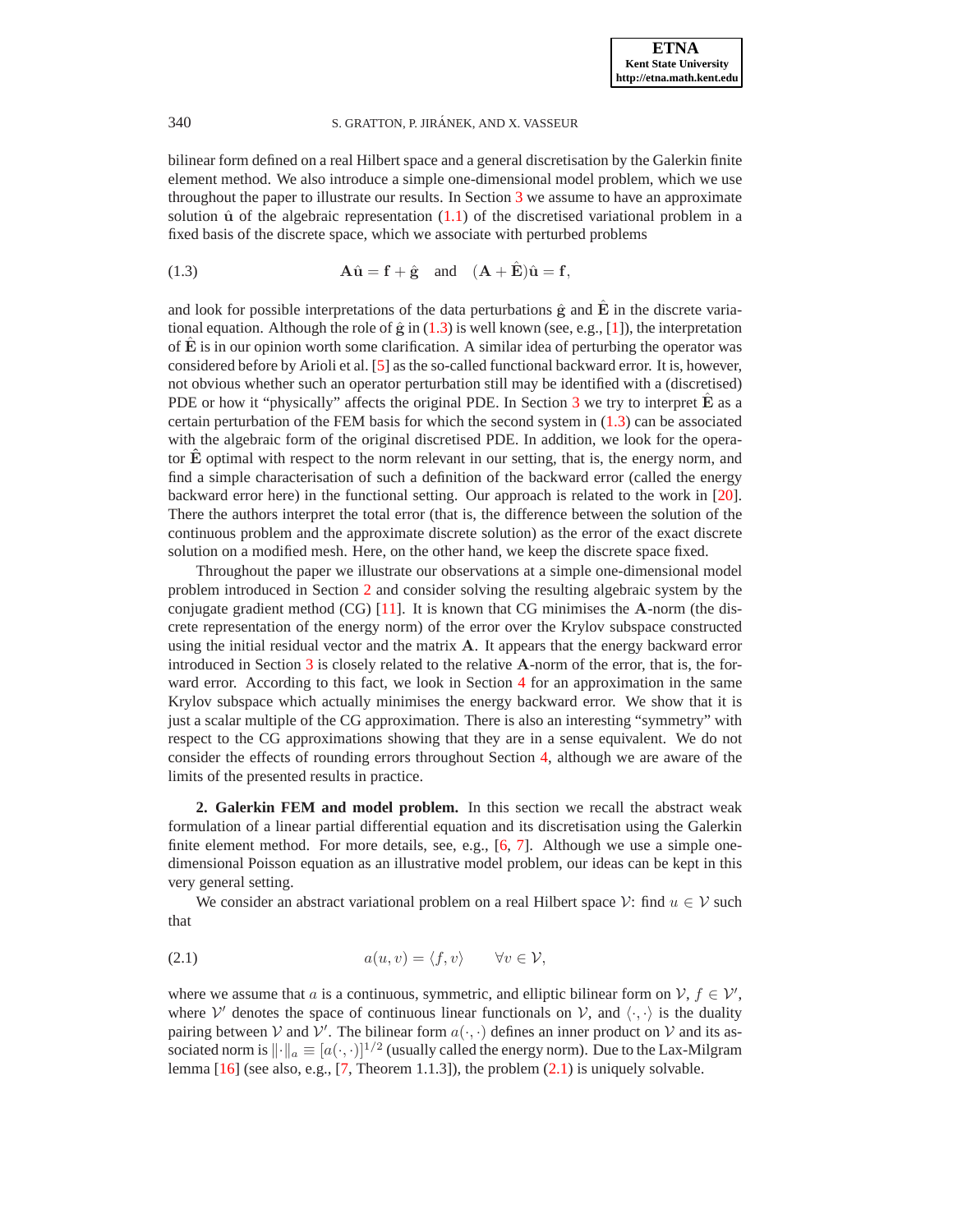Let  $\mathcal{V}_h$  be a subspace of  $\mathcal V$  of finite dimension N. The Galerkin method for approximating the solution u of [\(2.1\)](#page-3-0) reads: find  $u_h \in V_h$  such that

(2.2) 
$$
a(u_h, v_h) = \langle f, v_h \rangle \qquad \forall v_h \in \mathcal{V}_h.
$$

It is well known that the discrete problem [\(2.2\)](#page-3-1) has a unique solution. The discretisation error  $u - u_h$  is orthogonal to  $V_h$  with respect to the inner product  $a(\cdot, \cdot)$  and, equivalently, the discrete solution  $u_h$  minimises the energy norm of  $u - u_h$  over  $\mathcal{V}_h$ , that is,

$$
||u - u_h||_a = \min_{v_h \in V_h} ||u - v_h||_a.
$$

In order to transform the discrete problem [\(2.2\)](#page-3-1) to a system of linear algebraic equations, we choose a basis of  $\mathcal{V}_h$ . For simplicity, we use the same notation for the basis and for the matrix representing it. In other words, we do not distinguish between  $\Phi = \{\phi_1, \ldots, \phi_N\}$ and the matrix  $\Phi = [\phi_1, \dots, \phi_N]$ . Thus we choose a basis  $\Phi \equiv [\phi_1, \dots, \phi_N]$  of  $\mathcal{V}_h$  so that we can express the solution  $u_h$  in terms of the basis  $\Phi$  as  $u_h = \Phi u$  for some vector  $\mathbf{u} \in \mathbb{R}^N$  representing the coordinates of  $u_h$  in the basis  $\Phi$ . Then [\(2.2\)](#page-3-1) holds if and only if  $a(u_h, \phi_i) = \langle f, \phi_i \rangle$  for  $i = 1, ..., N$ , which leads to a system of algebraic equations [\(1.1\)](#page-1-0) with

<span id="page-3-0"></span>(2.3a) 
$$
\mathbf{A} = (A_{ij}), \qquad A_{ij} = a(\phi_j, \phi_i), \quad i, j = 1, ..., N,
$$

<span id="page-3-1"></span>
$$
\mathbf{f} = (f_i), \qquad f_i = \langle f, \phi_i \rangle.
$$

<span id="page-3-2"></span>As an illustrative example used in further sections, we consider a simple one-dimensional Poisson problem

(2.4) 
$$
-u''(x) = f(x), \qquad x \in \Omega \equiv (0,1), \qquad u(0) = u(1) = 0,
$$

where f is a given continuous function on [0, 1]. The weak formulation of  $(2.4)$  is given by  $(2.1)$  with

$$
\mathcal{V} \equiv H_0^1(\Omega), \qquad a(u,v) \equiv \int_{\Omega} u'(x)v'(x) \mathrm{d}x, \qquad \langle f, v \rangle \equiv \int_{\Omega} f(x)v(x) \mathrm{d}x,
$$

where  $H_0^1(\Omega) = \{v \in L^2(\Omega) : v' \in L^2(\Omega), v(0) = v(1) = 0\}$  is the Sobolev space of square integrable functions on the interval  $\Omega$  which have square integrable (weak) first derivatives and vanish at the end points of the interval (in the sense of traces). We use here  $f(x) = 2\alpha[1 - 2\alpha(x - 1/2)^2] \exp[-\alpha(x - 1/2)^2]$  for which the solution of [\(2.4\)](#page-3-2) is given by  $u(x) = \exp[-\alpha(x - 1/2)^2] - \exp(-\alpha/4)$  with  $\alpha = 5$ . For the discretisation of [\(2.4\)](#page-3-2), we partition  $\Omega$  into  $N+1$  intervals of constant length  $h = 1/(N+1)$  and identify  $\mathcal{V}_h$ with the space of continuous functions linear on each interval  $[ih,(i+1)h]$   $(i = 0, \ldots, N)$ and choose the standard "hat-shaped" basis  $\mathbf{\Phi} = [\phi_1, \dots, \phi_N]$  of piecewise linear functions such that  $\phi_i(jh) = 1$  if  $i = j$  and  $\phi_i(jh) = 0$  if  $i \neq j$ . The matrix **A** and the right-hand side vector f are respectively given by

$$
\mathbf{A} = h^{-1} \begin{bmatrix} 2 & -1 & & & \\ -1 & 2 & -1 & & \\ & \ddots & \ddots & \ddots & \\ & & -1 & 2 & -1 \\ & & & -1 & 2 \end{bmatrix} \in \mathbb{R}^{N \times N},
$$

$$
\mathbf{f} = (f_i), \quad f_i = \int_0^1 f(x) \phi_i(x) dx, \quad i = 1, ..., N.
$$

We set  $N = 20$  but the actual dimension is not important for the illustrative purpose.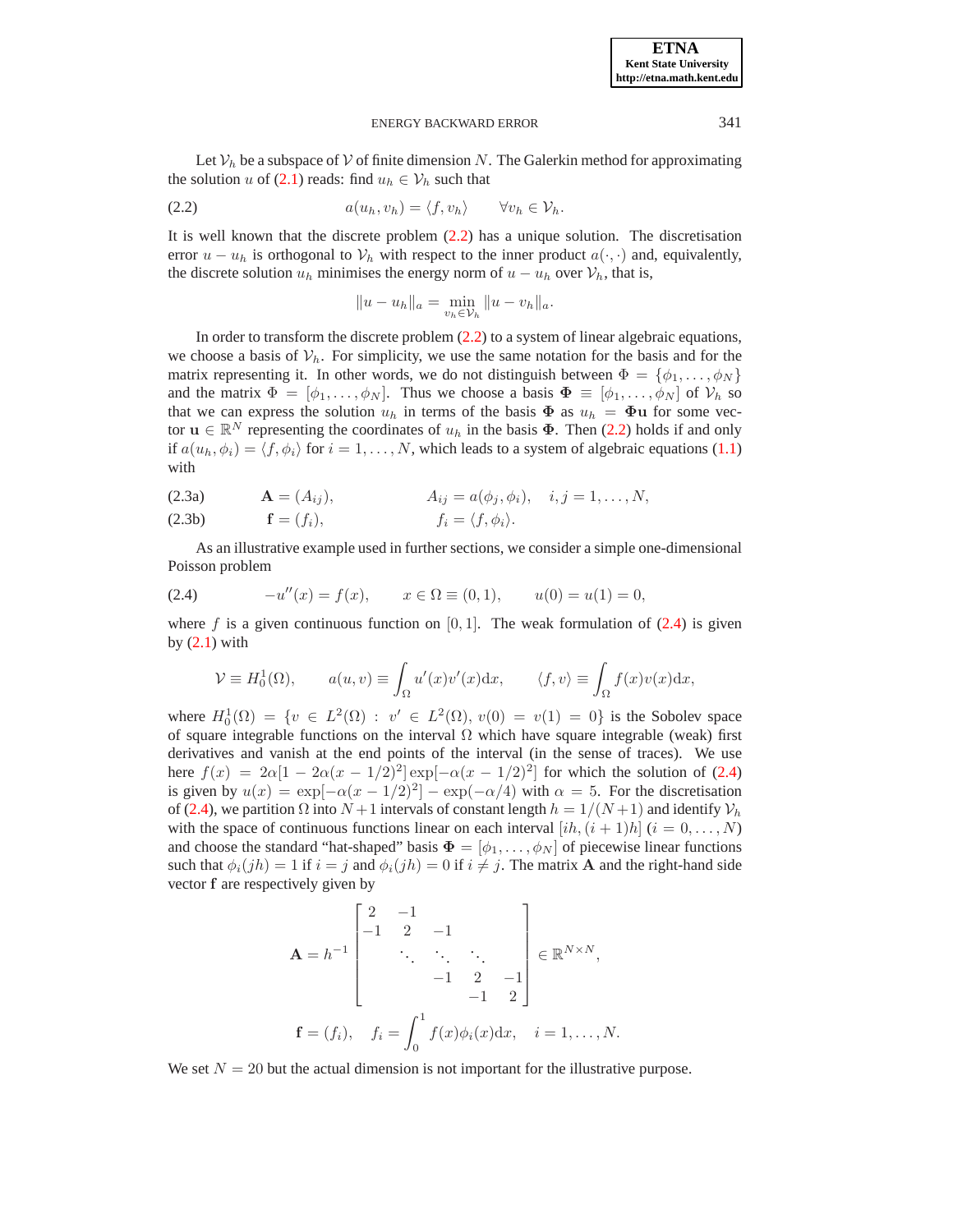<span id="page-4-0"></span>**3. Energy backward error and its interpretation in the Galerkin FEM.** Let  $\hat{\mathbf{u}} \in \mathbb{R}^N$ be an approximation to the solution  $\mathbf u$  of [\(1.1\)](#page-1-0). In the backward error analysis, the vector  $\hat{\mathbf u}$  is interpreted as the solution of a problem  $(1.1)$ , where the system data A and f are perturbed. We restrict ourselves here to the extreme cases where we consider perturbations only in the right-hand side or the system matrix.

In this section, we discuss how such perturbations in the linear algebraic system may be interpreted in the problem it represents, that is, in the discrete problem [\(2.2\)](#page-3-1). The representation of the residual vector is quite straightforward and well known (see, e.g., [\[1,](#page-16-5) [5\]](#page-16-6)) but we include this case for the sake of completeness. We are, however, mainly interested in interpreting the perturbations in the matrix  $\bf{A}$  itself, where some interesting questions may arise, e.g., whether the symmetry and positive definiteness of the perturbed matrix is preserved and whether the perturbed problem still represents a discrete variational problem.

In order to measure properly the perturbation norms in the algebraic environment, we discuss first the choice of the vector norms relevant to the original variational problem, more precisely its discretisation [\(2.2\)](#page-3-1), where the energy norm induced by the bilinear form  $a(\cdot, \cdot)$  is considered. Let  $v_h, w_h \in V_h$  and let  $\mathbf{v}, \mathbf{w} \in \mathbb{R}^N$  be respectively the coordinates of  $v_h$  and  $w_h$ in the basis  $\Phi$  so that  $v_h = \Phi \mathbf{v}$  and  $w_h = \Phi \mathbf{w}$ . From [\(2.3a\)](#page-3-0) we have

<span id="page-4-1"></span>(3.1) 
$$
a(v_h, w_h) = a(\Phi \mathbf{v}, \Phi \mathbf{w}) = \mathbf{w}^T \mathbf{A} \mathbf{v}, \qquad ||v_h||_a = ||\mathbf{v}||_{\mathbf{A}} \equiv \sqrt{\mathbf{v}^T \mathbf{A} \mathbf{v}}.
$$

The energy norm of  $v_h$  is hence equal to the A-norm of the vector of their coordinates with respect to the basis  $\Phi$ . Let  $g_h \in \mathcal{V}'_h$  be such that  $\langle g_h, \phi_i \rangle = g_i$ ,  $i = 1, \ldots, N$ , and let the vector  $\mathbf{g} = [g_1, \dots, g_N]^T \in \mathbb{R}^N$  represent the discrete functional  $g_h$  with respect to the basis **Φ**. For any  $v_h = \Phi \mathbf{v} \in \mathcal{V}_h$  with  $\mathbf{v} = [v_1, \dots, v_N]^T$ , we have

<span id="page-4-2"></span>(3.2) 
$$
\langle g_h, v_h \rangle = \sum_{i=1}^N v_i \langle g_h, \phi_i \rangle = \sum_{i=1}^N g_i v_i = \mathbf{g}^T \mathbf{v}.
$$

<span id="page-4-5"></span>From [\(3.1\)](#page-4-1) and [\(3.2\)](#page-4-2), the dual norm of  $g_h$  is given by

(3.3) 
$$
||g_h||_{a,\star} \equiv \max_{v_h \in \mathcal{V}_h \setminus \{0\}} \frac{\langle g_h, v_h \rangle}{||v_h||_a} = \max_{\mathbf{v} \in \mathbb{R}^N \setminus \{0\}} \frac{\mathbf{g}^T \mathbf{v}}{||\mathbf{v}||_{\mathbf{A}}} = ||\mathbf{g}||_{\mathbf{A}^{-1}},
$$

that is, the dual norm of  $g_h$  is equal to the  $A^{-1}$ -norm of the vector of its coordinates with respect to  $\Phi$ . The last equality can be obtained using the Cauchy-Schwarz inequality

<span id="page-4-3"></span>(3.4) 
$$
\frac{\mathbf{g}^T \mathbf{v}}{\|\mathbf{v}\|_{\mathbf{A}}} = \frac{\mathbf{g}^T \mathbf{A}^{-1/2} \mathbf{A}^{1/2} \mathbf{v}}{\|\mathbf{v}\|_{\mathbf{A}}} \le \frac{\|\mathbf{g}\|_{\mathbf{A}^{-1}} \|\mathbf{v}\|_{\mathbf{A}}}{\|\mathbf{v}\|_{\mathbf{A}}} = \|\mathbf{g}\|_{\mathbf{A}^{-1}}
$$

<span id="page-4-6"></span>and choosing  $\mathbf{v} = \mathbf{A}^{-1}\mathbf{g}$ , which gives equality in [\(3.4\)](#page-4-3). We can thus consider the matrix  $\mathbf{A}$ as the mapping from  $\mathbb{R}^N$  to  $\mathbb{R}^N$  equipped with the A-norm and A<sup>-1</sup>-norm, respectively:

(3.5) 
$$
\mathbf{A}: (\mathbb{R}^N, \|\cdot\|_{\mathbf{A}}) \to (\mathbb{R}^N, \|\cdot\|_{\mathbf{A}^{-1}}).
$$

The accuracy of the given approximation  $\hat{u}$  of the solution of  $(1.1)$  is characterised by the residual vector  $\hat{\mathbf{r}} = [\hat{r}_1, \dots, \hat{r}_N]^T \equiv \mathbf{f} - \mathbf{A}\hat{\mathbf{u}}$ . By definition, the vector  $\hat{\mathbf{u}}$  satisfies the perturbed algebraic system

<span id="page-4-4"></span>
$$
\mathbf{A}\hat{\mathbf{u}} = \mathbf{f} - \hat{\mathbf{r}}.
$$

Let  $\hat{u}_h = \Phi \hat{u} \in V_h$  be the approximation to the solution  $u_h$  of the discrete problem [\(2.2\)](#page-3-1) obtained from the inexact solution  $\hat{u}$  of the system [\(1.1\)](#page-1-0) and let  $\hat{r}_h \in V'_h$  be defined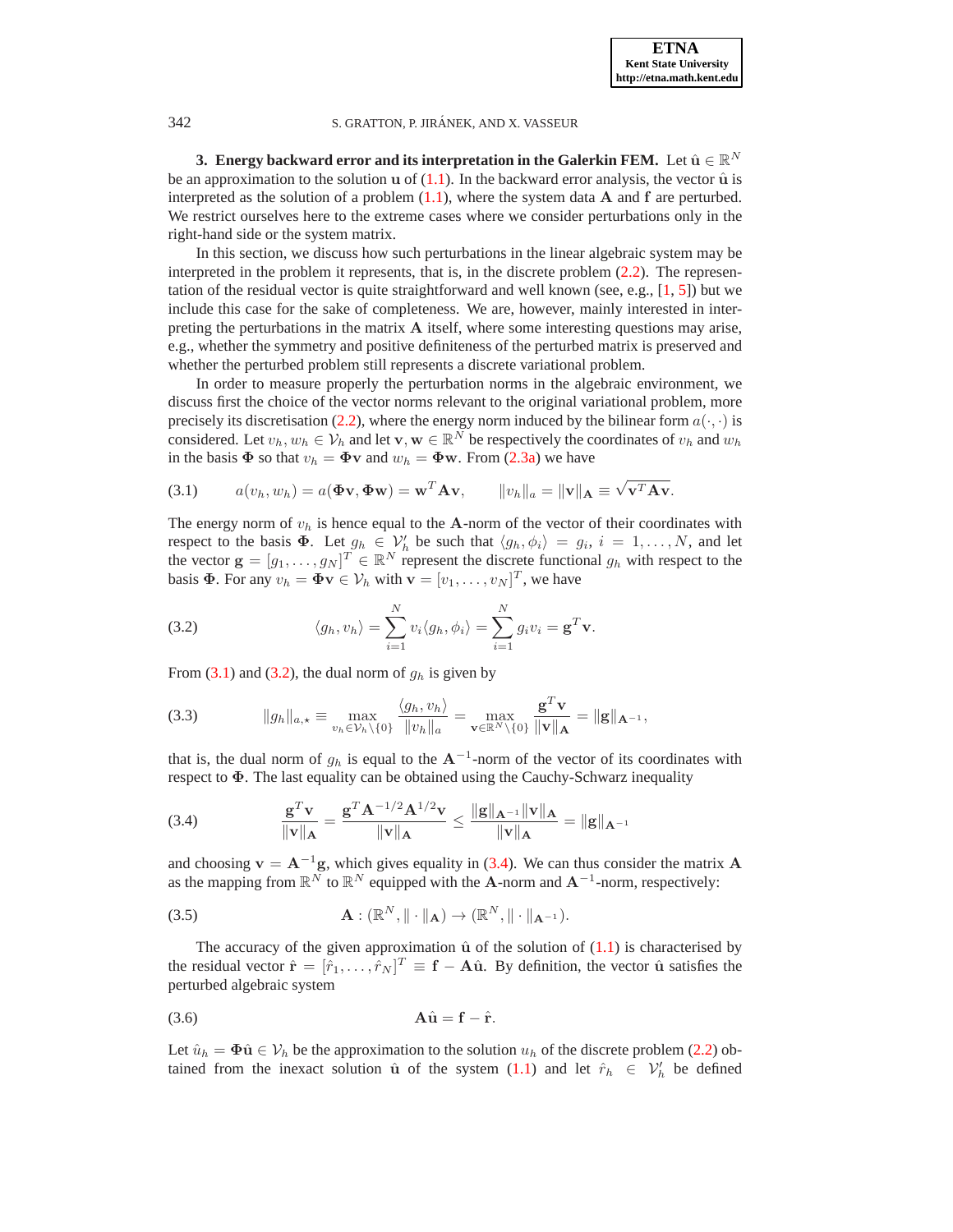by  $\langle \hat{r}_h, \phi_i \rangle = \hat{r}_i, i = 1, \dots, N$ . It is straightforward to verify that the system [\(3.6\)](#page-4-4) is the algebraic representation of the perturbed discrete problem[∗](#page-5-0)

(3.7) 
$$
a(\hat{u}_h, v_h) = \langle f, v_h \rangle - \langle \hat{r}_h, v_h \rangle \quad \forall v_h \in \mathcal{V}_h.
$$

From [\(3.3\)](#page-4-5), the relation  $A(u - \hat{u}) = \hat{r}$ , and [\(3.1\)](#page-4-1), we have for the dual norm of the residual functional  $\hat{r}_h$  the relation

<span id="page-5-5"></span><span id="page-5-2"></span><span id="page-5-1"></span>
$$
\|\hat{r}_h\|_{a,\star} = \|\hat{r}\|_{\mathbf{A}^{-1}} = \|\mathbf{u} - \hat{\mathbf{u}}\|_{\mathbf{A}} = \|u_h - \hat{u}_h\|_{a}.
$$

Note that [\(3.7\)](#page-5-1) still represents a discretisation of a PDE. In particular for our model Poisson equation, the functional  $\hat{r}_h$  can be identified with a piecewise linear perturbation of the righthand side f and the approximate discrete solution  $\hat{u}_h$  can be considered as the (exact) solution of the discretisation of the original problem with the right-hand side f replaced by  $f - \hat{r}_h$ .

Now we make an attempt to find a suitable interpretation of the perturbation of the system matrix **A**. Let the approximation  $\hat{\mathbf{u}}$  be nonzero and let the matrix  $\hat{\mathbf{E}} \in \mathbb{R}^{N \times N}$  be such that  $\mathbf{E}\hat{\mathbf{u}} = \hat{\mathbf{r}}$  so that the vector  $\hat{\mathbf{u}}$  satisfies the perturbed system

$$
(3.8) \qquad \qquad (\mathbf{A} + \hat{\mathbf{E}})\hat{\mathbf{u}} = \mathbf{f}.
$$

Note that such an  $\hat{E}$  is not unique; we will consider finding certain optimal perturbations later. According to [\(3.5\)](#page-4-6), we consistently measure the size of the perturbation  $\hat{E}$  by the norm

(3.9) 
$$
\|\hat{\mathbf{E}}\|_{\mathbf{A},\mathbf{A}^{-1}} \equiv \max_{\mathbf{v} \in \mathbb{R}^N \setminus \{0\}} \frac{\|\hat{\mathbf{E}}\mathbf{v}\|_{\mathbf{A}^{-1}}}{\|\mathbf{v}\|_{\mathbf{A}}} = \|\mathbf{A}^{-1/2}\hat{\mathbf{E}}\mathbf{A}^{-1/2}\|_2,
$$

where  $\|\cdot\|_2$  denotes the spectral matrix norm and  $\mathbf{A}^{1/2}$  the unique SPD square root of the matrix A. We will refer to the norm defined by  $(3.9)$  as the *energy norm* of the matrix  $\hat{E}$ .

We can consider an approach similar to what is called the functional backward error in [\[5\]](#page-16-6). The matrix  $\hat{\mathbf{E}} = (\hat{E}_{ij})$  can be identified with the bilinear form  $\hat{e}_h$  on  $V_h$  defined by  $\hat{e}_h(\phi_j, \phi_i) = \hat{E}_{ij}, i, j = 1, \dots, N$ . It is then straightforward to show that<sup>[†](#page-5-3)</sup>

(3.10) 
$$
a(\hat{u}_h, v_h) + \hat{e}_h(\hat{u}_h, v_h) = \langle f, v_h \rangle \qquad \forall v_h \in \mathcal{V}_h.
$$

That is, the discrete variational problem  $(3.10)$  is represented in the basis  $\Phi$  by the perturbed system [\(3.8\)](#page-5-5). The norm of  $\hat{e}_h$  is given by the energy norm of E

<span id="page-5-4"></span>
$$
\max_{v_h, w_h \in \mathcal{V}_h \setminus \{0\}} \frac{\hat{e}_h(v_h, w_h)}{\|v_h\|_a \|w_h\|_a} = \max_{\mathbf{v}, \mathbf{w} \in \mathbb{R}^N \setminus \{0\}} \frac{\mathbf{w}^T \hat{\mathbf{E}} \mathbf{v}}{\|\mathbf{v}\|_{\mathbf{A}} \|\mathbf{w}\|_{\mathbf{A}}} = \|\hat{\mathbf{E}}\|_{\mathbf{A}, \mathbf{A}^{-1}}.
$$

Note that the matrix  $\mathbf{A} + \mathbf{E}$  does not need to be sparse nor symmetric (depending on the structure of the perturbation matrix  $\hat{E}$ ), and in general it does not need to be nonsingular. The form  $\hat{e}_h$  therefore does not need to be symmetric either.

It is not easy (if possible) to find a reasonable interpretation of the bilinear form  $\hat{e}_h$ , e.g., to find out whether the perturbed variational problem [\(3.10\)](#page-5-4) still represents a discretised PDE. We thus look for a different interpretation of  $(3.8)$  which might preserve the character of the

<span id="page-5-0"></span><sup>&</sup>lt;sup>\*</sup>For the sake of simplicity, we restrict ourselves to the discrete space  $V_h$ , although we could interpret [\(3.7\)](#page-5-1) as the discretisation of a perturbed (continuous) variational problem [\(2.1\)](#page-3-0) with  $\hat{r}_h$  replaced by a proper norm-preserving extension to  $V'$  due to the Hahn-Banach theorem; see, e.g., [\[22\]](#page-17-15).

<span id="page-5-3"></span><sup>&</sup>lt;sup>†</sup>Again, we restrict ourselves to the discrete space and do not consider the extension of  $\hat{e}_h$  to  $V$ .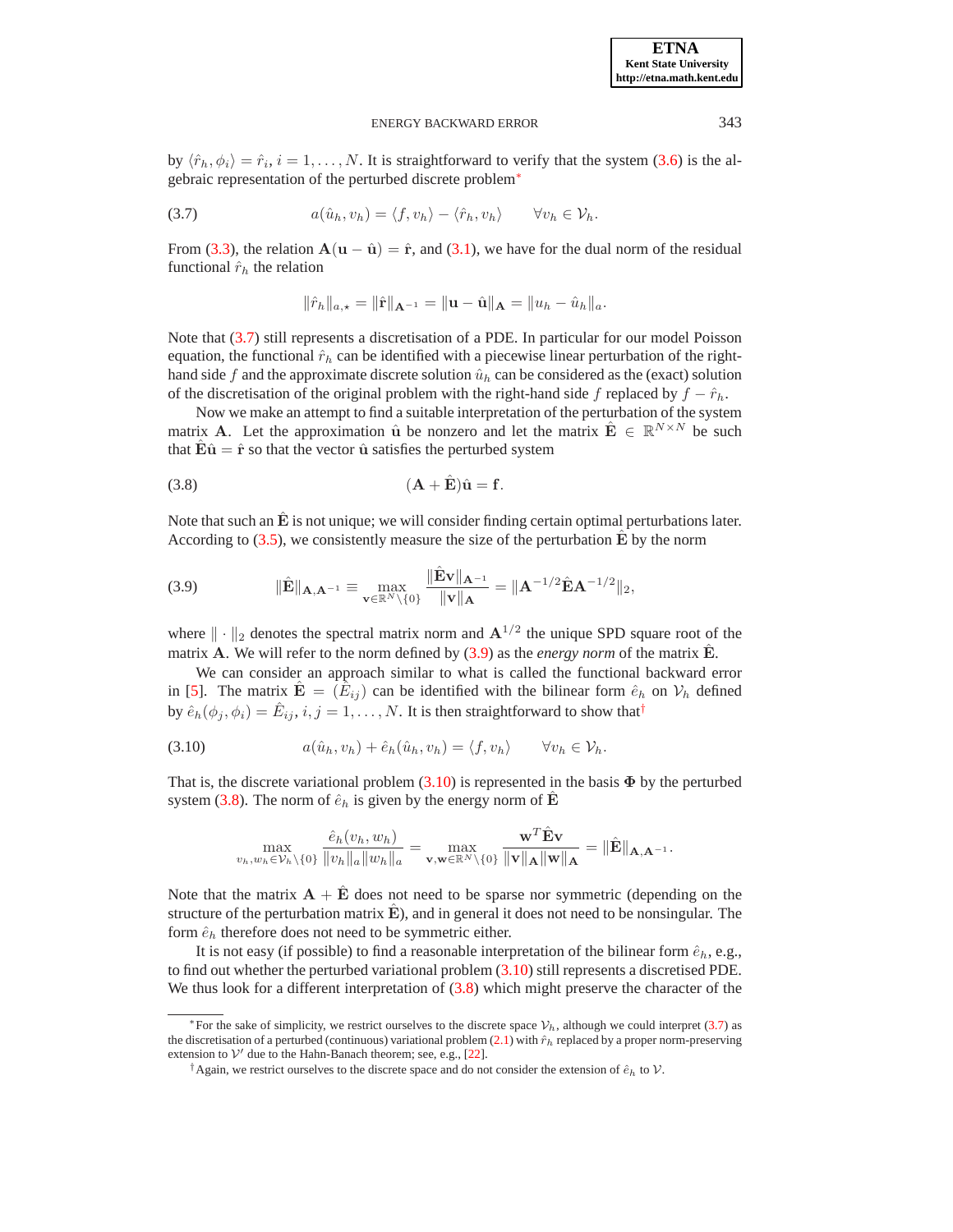original problem. In particular, we will see that the perturbed system [\(3.8\)](#page-5-5) can be considered as a certain perturbation of the basis  $\Phi$  in which the approximate solution  $\hat{u}$  provides coordinates of the (exact) discrete solution  $u_h$ .

Let  $\hat{\Phi} = [\hat{\Phi}_1, \dots, \hat{\Phi}_N]$  be a basis of  $V_h$  obtained from the basis  $\Phi$  by perturbing its individual components by linear combinations of the original basis  $\Phi$ . We can write

(3.11) 
$$
\hat{\Phi} = \Phi(\mathbf{I} + \hat{\mathbf{D}}), \text{ that is, } \hat{\phi}_j = \phi_j + \sum_{k=1}^N \hat{D}_{kj} \phi_k, \quad j = 1, ..., N,
$$

where  $\hat{\mathbf{D}} = (\hat{D}_{ij}) \in \mathbb{R}^{N \times N}$  is a matrix of perturbation coefficients and I denotes the identity matrix. We assume that  $I+\hat{D}$  is nonsingular so that  $\hat{\Phi}$  is indeed a basis of  $\mathcal{V}_h$ . We look for the discrete solution  $u_h$  given by the linear combination of the modified basis  $\Phi$  with coefficients given by the vector  $\hat{\mathbf{u}}$ . If  $u_h = \hat{\mathbf{\Phi}} \hat{\mathbf{u}}$  with  $\hat{\mathbf{u}} = [\hat{u}_1, \dots, \hat{u}_N]^T$  and  $\hat{\mathbf{\Phi}}$  as in [\(3.11\)](#page-6-0), we have

<span id="page-6-0"></span>
$$
a(u_h, \phi_i) = \sum_{j=1}^{N} a(\hat{\phi}_j, \phi_i) \hat{u}_j = \sum_{j=1}^{N} \left( a(\phi_j, \phi_i) + \sum_{k=1}^{N} \hat{D}_{kj} a(\phi_k, \phi_i) \right) \hat{u}_j
$$
  
= 
$$
\sum_{j=1}^{N} \left( A_{ij} + \sum_{k=1}^{N} A_{ik} \hat{D}_{kj} \right) \hat{u}_j = \left[ (\mathbf{A} + \mathbf{A} \hat{\mathbf{D}}) \hat{\mathbf{u}} \right]_i,
$$

where  $[\cdot]_i$  denotes the *i*-th component of the vector given in the argument. Hence requir-ing [\(2.2\)](#page-3-1) to hold for  $v_h = \phi_i$ ,  $i = 1, \dots, N$ , leads to

<span id="page-6-1"></span>
$$
(\mathbf{A} + \hat{\mathbf{E}})\hat{\mathbf{u}} = \mathbf{f}, \qquad \hat{\mathbf{E}} = \mathbf{A}\hat{\mathbf{D}},
$$

that is, to the perturbed system [\(3.8\)](#page-5-5) with  $\hat{E} = A\hat{D}$ . Equivalently, given an approximation  $\hat{u}$ of the solution of the algebraic system  $(1.1)$  and the perturbation E such that  $\hat{u}$  satisfies [\(3.8\)](#page-5-5), there is a basis  $\hat{\Phi}$  given by  $\hat{\Phi} = \Phi(I + \hat{D})$ , where  $\hat{D} = A^{-1}\hat{E}$  such that the vector  $\hat{u}$ represents the coordinates of the (exact) discrete solution  $u<sub>h</sub>$  of [\(2.2\)](#page-3-1) with respect to the modified basis  $\hat{\Phi}$ . Note that  $\hat{\Phi}$  is a (linearly independent) basis of  $\mathcal{V}_h$  if (and only if) the matrix  $\mathbf{A} + \mathbf{\hat{E}}$  (as well as the matrix  $\mathbf{I} + \mathbf{\hat{D}}$ ) is nonsingular.

In order to give the interpretation to the energy norm of  $\mathbf{\hat{E}} = \mathbf{A}\mathbf{\hat{D}}$ , we define a relative distance between the two bases  $\hat{\Phi}$  and  $\Phi$  by

(3.12) 
$$
d(\hat{\Phi}, \Phi) = \max_{\mathbf{v} \in \mathbb{R}^N \setminus \{0\}} \frac{\|\hat{\Phi}\mathbf{v} - \Phi\mathbf{v}\|_a}{\|\Phi\mathbf{v}\|_a}.
$$

From  $(3.11)$  we have

$$
d(\hat{\Phi}, \Phi) = \max_{\mathbf{v} \in \mathbb{R}^N \setminus \{0\}} \frac{\|\hat{\Phi}\mathbf{v} - \Phi\mathbf{v}\|_a}{\|\Phi\mathbf{v}\|_a} = \max_{\mathbf{v} \in \mathbb{R}^N \setminus \{0\}} \frac{\|\Phi\hat{\mathbf{D}}\mathbf{v}\|_a}{\|\Phi\mathbf{v}\|_a}
$$
  
= 
$$
\max_{\mathbf{v} \in \mathbb{R}^N \setminus \{0\}} \frac{\|\hat{\mathbf{D}}\mathbf{v}\|_A}{\|\mathbf{v}\|_A} = \max_{\mathbf{v} \in \mathbb{R}^N \setminus \{0\}} \frac{\|\mathbf{A}^{-1}\hat{\mathbf{E}}\mathbf{v}\|_A}{\|\mathbf{v}\|_A} = \max_{\mathbf{v} \in \mathbb{R}^N \setminus \{0\}} \frac{\|\hat{\mathbf{E}}\mathbf{v}\|_{A^{-1}}}{\|\mathbf{v}\|_A}
$$
  
= 
$$
\|\hat{\mathbf{E}}\|_{\mathbf{A}, \mathbf{A}^{-1}},
$$

that is, the relative distance between the bases  $\hat{\Phi}$  and  $\Phi$  related by [\(3.11\)](#page-6-0) is equal to the energy norm of the matrix  $\hat{\mathbf{E}} = \mathbf{A}\hat{\mathbf{D}}$ . We summarise the discussion above in the following theorem.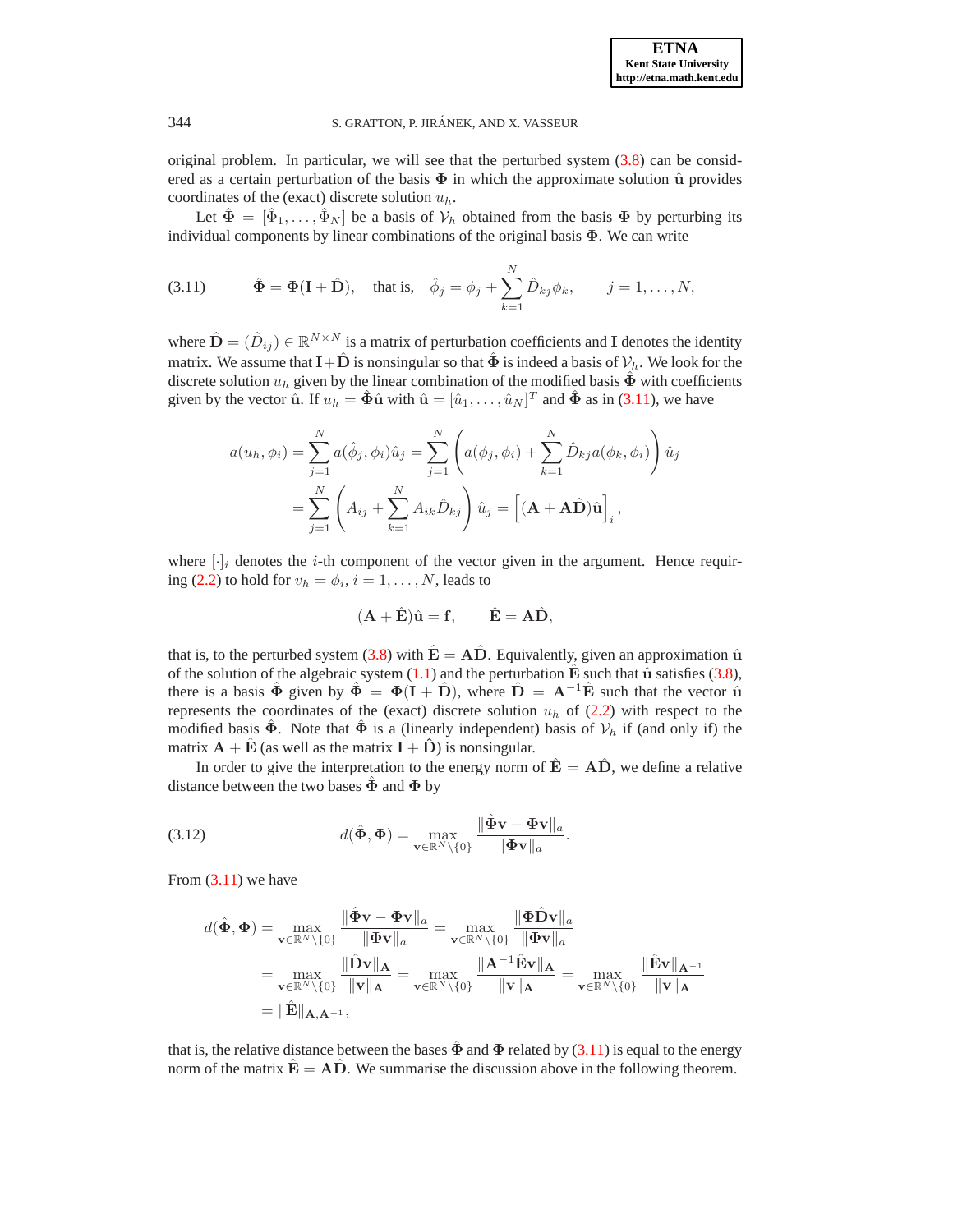<span id="page-7-4"></span>THEOREM 3.1. Let  $\hat{u}$  *be a nonzero approximate solution of the system*  $(1.1)$  *representing algebraically the discretised variational problem* [\(2.2\)](#page-3-1) *with respect to the basis*  $\Phi$  *of*  $V_h$ . *Let*  $\dot{\mathbf{E}}$  *be such that*  $\hat{\mathbf{u}}$  *satisfies the perturbed system* [\(3.8\)](#page-5-5) *and let*  $\mathbf{A} + \dot{\mathbf{E}}$  *be nonsingular. Then the vector*  $\hat{u}$  *contains the coordinates of the solution*  $u_h$  *of* [\(2.2\)](#page-3-1) *with respect to the basis*  $\Phi$ *given by* [\(3.11\)](#page-6-0) *with*  $\hat{\mathbf{D}} = \mathbf{A}^{-1}\hat{\mathbf{E}}$ *. In addition, the perturbed system* [\(3.8\)](#page-5-5) *is the algebraic representation of the discrete variational problem* [\(2.2\)](#page-3-1) *with respect to the bases*  $\hat{\Phi}$  *and*  $\Phi$ *. The relative distance* [\(3.12\)](#page-6-1) *between*  $\hat{\Phi}$  *and*  $\Phi$  *is given by the energy norm of*  $\hat{E}$ *.* 

For a given nonzero vector  $\hat{u}$ , there are "many" perturbations  $\hat{E}$  so that  $\hat{E}\hat{u} = \hat{r}$ . Equivalently, there are many bases  $\hat{\Phi}$  which can be (linearly) combined to  $u_h$  using the vector of coordinates  $\hat{u}$ . We look hence for the perturbation  $\hat{E}$  optimal with respect to the energy norm. For this purpose we define the *energy backward error* by

(3.13) 
$$
\xi(\hat{\mathbf{u}}) \equiv \min \left\{ \|\hat{\mathbf{E}}\|_{\mathbf{A},\mathbf{A}^{-1}} : \ \hat{\mathbf{E}} \in \mathbb{R}^{N \times N}, \ (\mathbf{A} + \hat{\mathbf{E}})\hat{\mathbf{u}} = \mathbf{f} \right\}.
$$

<span id="page-7-3"></span>The following theorem holds for any system  $(1.1)$  with a symmetric positive definite matrix A.

THEOREM 3.2. Let  $\hat{u}$  be a nonzero approximation of the solution of  $(1.1)$  with a sym*metric positive definite matrix* **A** *and let*  $\hat{\mathbf{r}} = \mathbf{f} - \mathbf{A}\hat{\mathbf{u}}$  *be the associated residual vector. Then* 

<span id="page-7-2"></span>(3.14) 
$$
\xi(\hat{\mathbf{u}}) = \frac{\|\hat{\mathbf{r}}\|_{\mathbf{A}^{-1}}}{\|\hat{\mathbf{u}}\|_{\mathbf{A}}} = \frac{\|\mathbf{u} - \hat{\mathbf{u}}\|_{\mathbf{A}}}{\|\hat{\mathbf{u}}\|_{\mathbf{A}}}.
$$

The matrix  $\hat{\mathbf{E}}_{*}(\hat{\mathbf{u}})$  for which the minimum in [\(3.13\)](#page-7-0) is attained is given by

(3.15) 
$$
\hat{\mathbf{E}}_*(\hat{\mathbf{u}}) \equiv \frac{\hat{\mathbf{r}} \hat{\mathbf{u}}^T \mathbf{A}}{\|\hat{\mathbf{u}}\|_{\mathbf{A}}^2}.
$$

*The matrix*  $\mathbf{A} + \hat{\mathbf{E}}_*(\hat{\mathbf{u}})$  *is nonsingular if*  $\xi(\hat{\mathbf{u}}) < 1$ *.* 

*Proof.* The proof essentially follows that of  $[12,$  Theorem 7.1]. Let  $\hat{E}$  be any matrix such that [\(3.8\)](#page-5-5) holds and hence  $\xi(\hat{\mathbf{u}}) \leq ||\hat{\mathbf{E}}||_{\mathbf{A},\mathbf{A}^{-1}}$  due to [\(3.13\)](#page-7-0). From  $\hat{\mathbf{E}}\hat{\mathbf{u}} = \mathbf{f} - \mathbf{A}\hat{\mathbf{u}} = \hat{\mathbf{r}}$ we have that  $(A^{-1/2}\hat{E}A^{-1/2})(A^{1/2}\hat{u}) = A^{-1/2}\hat{r}$ . By taking the 2-norm on both sides and using  $(3.9)$ , we get

$$
\|\hat{\mathbf{r}}\|_{\mathbf{A}^{-1}} \leq \|\mathbf{A}^{-1/2}\hat{\mathbf{E}}\mathbf{A}^{-1/2}\|_2 \|\hat{\mathbf{u}}\|_{\mathbf{A}} = \|\hat{\mathbf{E}}\|_{\mathbf{A},\mathbf{A}^{-1}} \|\hat{\mathbf{u}}\|_{\mathbf{A}}
$$

and thus

<span id="page-7-1"></span>
$$
\frac{\|\hat{\mathbf{r}}\|_{\mathbf{A}^{-1}}}{\|\hat{\mathbf{u}}\|_{\mathbf{A}}}\leq \|\hat{\mathbf{E}}\|_{\mathbf{A},\mathbf{A}^{-1}}.
$$

Hence the ratio  $\|\hat{\mathbf{r}}\|_{\mathbf{A}^{-1}} / \|\hat{\mathbf{u}}\|_{\mathbf{A}}$  is a lower bound of  $\xi(\hat{\mathbf{u}})$ . To prove equality, we consider the matrix  $\hat{\mathbf{E}} = \hat{\mathbf{E}}_*(\hat{\mathbf{u}})$  given by [\(3.15\)](#page-7-1). It is easy to see that  $\hat{\mathbf{E}}_*(\hat{\mathbf{u}})\hat{\mathbf{u}} = \hat{\mathbf{r}}$ . Indeed,

$$
\hat{\mathbf{E}}_*(\hat{\mathbf{u}})\hat{\mathbf{u}}=\frac{\hat{\mathbf{r}}(\hat{\mathbf{u}}^T\mathbf{A}\hat{\mathbf{u}})}{\|\hat{\mathbf{u}}\|_{\mathbf{A}}^2}=\frac{\|\hat{\mathbf{u}}\|_{\mathbf{A}}^2}{\|\hat{\mathbf{u}}\|_{\mathbf{A}}^2}\hat{\mathbf{r}}=\hat{\mathbf{r}}
$$

and hence  $\hat{\mathbf{E}} = \hat{\mathbf{E}}_*(\hat{\mathbf{u}})$  satisfies [\(3.8\)](#page-5-5). Its energy norm is given by

$$
\|\hat{\mathbf{E}}_{*}(\hat{\mathbf{u}})\|_{\mathbf{A},\mathbf{A}^{-1}} = \|\mathbf{A}^{-1/2}\hat{\mathbf{E}}_{*}(\hat{\mathbf{u}})\mathbf{A}^{-1/2}\|_{2} = \frac{\|\mathbf{A}^{-1/2}\hat{\mathbf{r}}\hat{\mathbf{u}}^{T}\hat{\mathbf{A}}^{1/2}\|_{2}}{\|\hat{\mathbf{u}}\|_{\mathbf{A}}^{2}} = \frac{\|\hat{\mathbf{r}}\|_{\mathbf{A}^{-1}}}{\|\hat{\mathbf{u}}\|_{\mathbf{A}}},
$$

<span id="page-7-0"></span>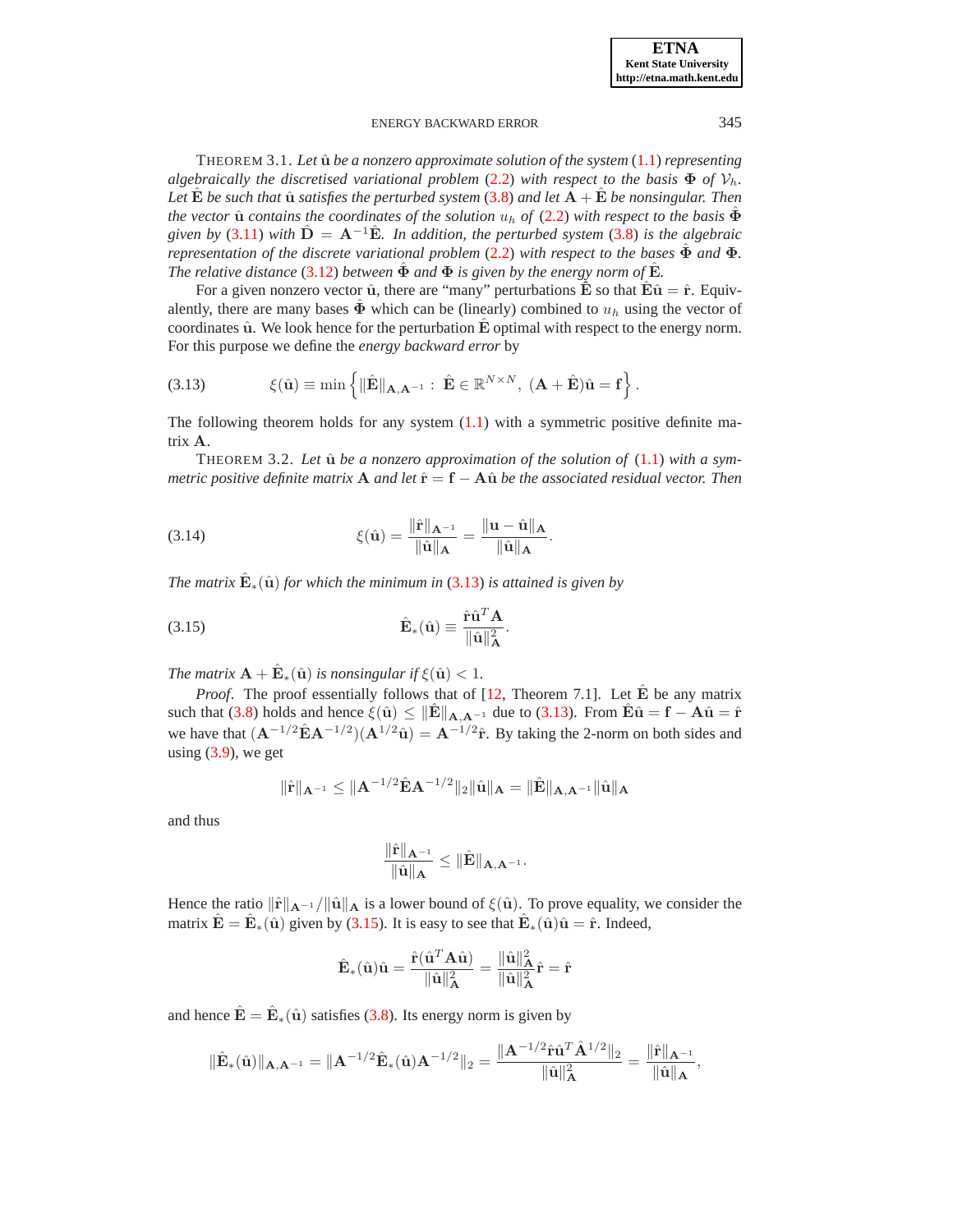where the last equality follows from the fact that  $\|\mathbf{B}\|_2 = \|\mathbf{v}\|_2 \|\mathbf{w}\|_2$  holds true for the matrix  $\mathbf{B} = \mathbf{v}\mathbf{w}^T \in \mathbb{R}^{N \times N}$  with  $\mathbf{v}, \mathbf{w} \in \mathbb{R}^N$ ; see, e.g., [\[27,](#page-17-16) Problem 2.3.9]. Therefore,

$$
\|\hat{\mathbf{E}}_*(\hat{\mathbf{u}})\|_{\mathbf{A},\mathbf{A}^{-1}} = \frac{\|\hat{\mathbf{r}}\|_{\mathbf{A}^{-1}}}{\|\hat{\mathbf{u}}\|_{\mathbf{A}}} \leq \xi(\hat{\mathbf{u}}) \leq \|\hat{\mathbf{E}}_*(\hat{\mathbf{u}})\|_{\mathbf{A},\mathbf{A}^{-1}},
$$

which (together with  $\mathbf{A}(\mathbf{u} - \hat{\mathbf{u}}) = \hat{\mathbf{r}}$ ) implies that [\(3.14\)](#page-7-2) holds. It is well known (see, e.g., [\[24,](#page-17-17) Corollary 2.7]) that  $\mathbf{A} + \hat{\mathbf{E}}_*(\hat{\mathbf{u}})$  is nonsingular if

$$
\frac{\|\hat{\mathbf{E}}_*(\hat{\mathbf{u}})\|_{\mathbf{A},\mathbf{A}^{-1}}}{\|\mathbf{A}\|_{\mathbf{A},\mathbf{A}^{-1}}}<\frac{1}{\kappa_{\mathbf{A},\mathbf{A}^{-1}}(\mathbf{A})},
$$

where for a nonsingular matrix **X** 

$$
\kappa_{\mathbf{A}, \mathbf{A}^{-1}}(\mathbf{X}) = \|\mathbf{X}\|_{\mathbf{A}, \mathbf{A}^{-1}} \|\mathbf{X}^{-1}\|_{\mathbf{A}^{-1}, \mathbf{A}}.
$$

Since  $||A||_{A,A^{-1}} = ||A^{-1}||_{A^{-1},A} = 1$ , we obtain that the matrix  $A + \hat{E}_*(\hat{u})$  is nonsingular if  $\xi(\hat{\mathbf{u}}) = \|\hat{\mathbf{E}}_*(\hat{\mathbf{u}})\|_{\mathbf{A},\mathbf{A}^{-1}} < 1.$ О

The optimal perturbation  $\hat{\mathbf{E}}_*(\hat{\mathbf{u}})$  defined in Theorem [3.2](#page-7-3) is related to certain optimal perturbation of the basis  $\Phi$ . In fact, combining Theorems [3.1](#page-7-4) and [3.2,](#page-7-3) we obtain the following result.

<span id="page-8-1"></span>THEOREM 3.3. Let  $\hat{u}$  *be a nonzero approximate solution of the system*  $(1.1)$  *representing algebraically the discretised variational problem* [\(2.2\)](#page-3-1) *with respect to the basis*  $\Phi$  *of*  $V_h$  *and let*  $\xi(\hat{\mathbf{u}}) < 1$ *. Then*  $\hat{\mathbf{u}}$  *is the solution of the perturbed problem* 

$$
\left(\mathbf{A}+\hat{\mathbf{E}}_{*}(\hat{\mathbf{u}})\right)\hat{\mathbf{u}}=\mathbf{f}
$$

*with the perturbation matrix*  $\hat{\mathbf{E}}_*(\hat{\mathbf{u}})$  given by [\(3.15\)](#page-7-1). Furthermore, let  $\hat{\mathbf{D}}_*(\hat{\mathbf{u}}) \equiv \mathbf{A}^{-1} \hat{\mathbf{E}}_*(\hat{\mathbf{u}})$  $and \hat{\Phi}_*(\hat{\mathbf{u}}) \equiv \Phi(\mathbf{I} + \hat{\mathbf{D}}_*(\hat{\mathbf{u}})).$  *Then*  $\hat{\Phi}_*(\hat{\mathbf{u}})$  *is the basis of*  $\mathcal{V}_h$  *closest to the basis*  $\Phi$  *in terms of the relative distance* [\(3.12\)](#page-6-1) *among all bases of*  $V<sub>h</sub>$  *in which the vector*  $\hat{u}$  *represents the coordinates of the solution*  $u_h$  *of* [\(2.2\)](#page-3-1). Their relative distance is given by the energy backward *error*  $\xi(\hat{\mathbf{u}})$  *in* [\(3.13\)](#page-7-0) *and* [\(3.14\)](#page-7-2)*, that is,*  $d(\hat{\Phi}_*(\hat{\mathbf{u}}), \Phi) = \xi(\hat{\mathbf{u}})$ *.* 

REMARK 3.4. Backward errors provide bounds on forward errors (relative norms of the error) via the condition number of the matrix **A** (with respect to consistently chosen norms). If  $\hat{u}$  satisfies the perturbed system [\(3.8\)](#page-5-5) and the condition number  $\kappa(A) = ||A|| ||A^{-1}||$  is such that  $\kappa(A)\|\hat{\mathbf{E}}\|/\|\mathbf{A}\| < 1$ , the forward error can be bounded by

(3.16) 
$$
\frac{\|\mathbf{u} - \hat{\mathbf{u}}\|}{\|\mathbf{u}\|} \leq \frac{\kappa(\mathbf{A})\|\hat{\mathbf{E}}\|/\|\mathbf{A}\|}{1 - \kappa(\mathbf{A})\|\hat{\mathbf{E}}\|/\|\mathbf{A}\|},
$$

see, e.g., [\[24,](#page-17-17) Theorem 2.11]. With our choice of norms, both forward and backward errors do coincide since the condition number and the norm of the matrix  $A$  are equal to one. The bound [\(3.16\)](#page-8-0) then (with  $\hat{\mathbf{E}} = \hat{\mathbf{E}}_*(\hat{\mathbf{u}})$ ) becomes

<span id="page-8-0"></span>
$$
\frac{\|\mathbf{u} - \hat{\mathbf{u}}\|_{\mathbf{A}}}{\|\mathbf{u}\|_{\mathbf{A}}} \le \frac{\xi(\hat{\mathbf{u}})}{1 - \xi(\hat{\mathbf{u}})}
$$

provided that  $\xi(\hat{\mathbf{u}}) < 1$ . In addition, from  $\|\mathbf{u}\|_{\mathbf{A}} \leq \|\hat{\mathbf{u}}\|_{\mathbf{A}}(1 + \xi(\hat{\mathbf{u}}))$ , we have

$$
\frac{\|\mathbf{u} - \hat{\mathbf{u}}\|_{\mathbf{A}}}{\|\mathbf{u}\|_{\mathbf{A}}} \ge \frac{\xi(\hat{\mathbf{u}})}{1 + \xi(\hat{\mathbf{u}})}
$$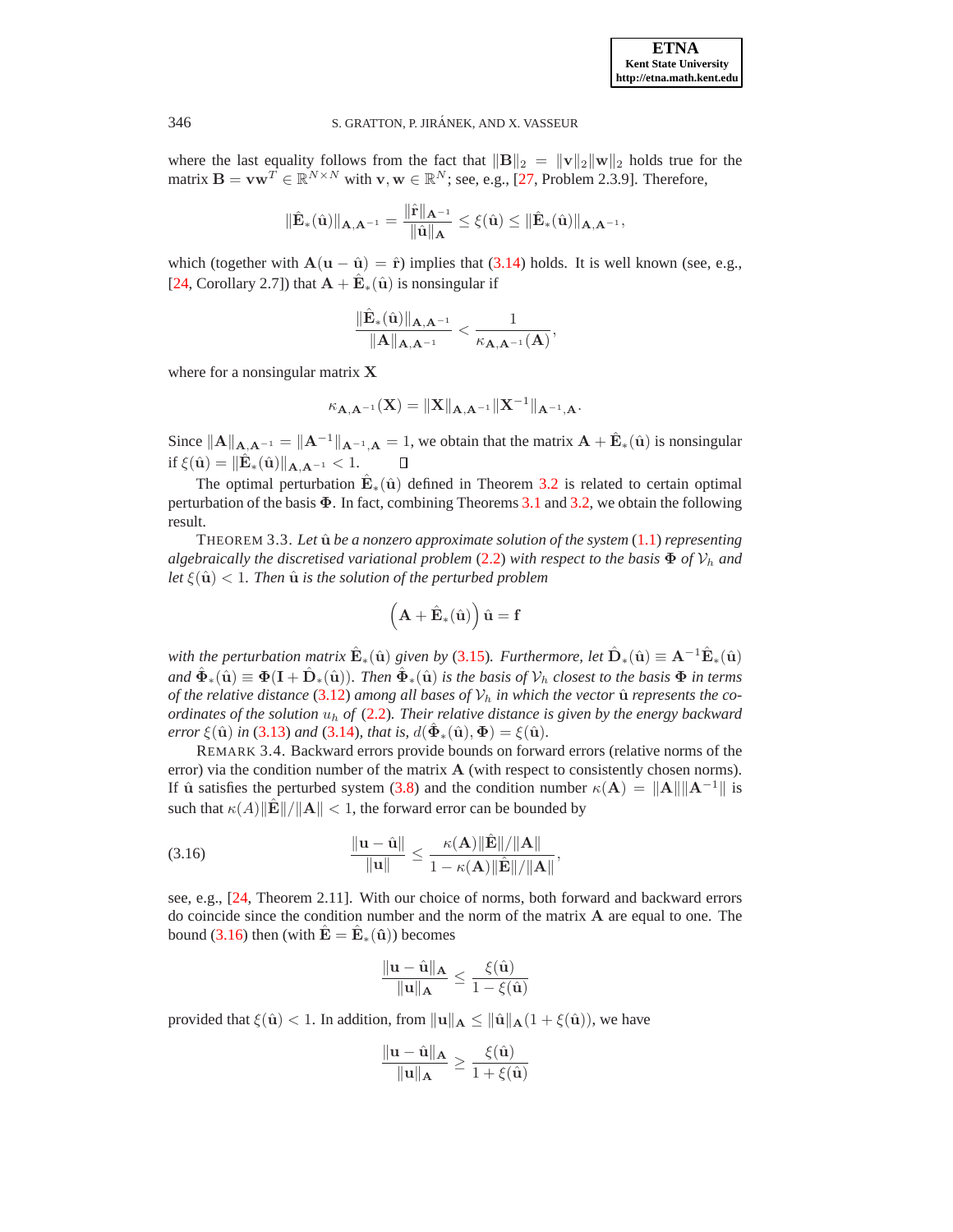and hence the forward and backward error in the A-norm are equivalent in the sense that

$$
\frac{\xi(\hat{\mathbf{u}})}{1+\xi(\hat{\mathbf{u}})} \le \frac{\|\mathbf{u}-\hat{\mathbf{u}}\|_{\mathbf{A}}}{\|\mathbf{u}\|_{\mathbf{A}}} \le \frac{\xi(\hat{\mathbf{u}})}{1-\xi(\hat{\mathbf{u}})} \quad \text{if } \xi(\hat{\mathbf{u}}) < 1.
$$

Note that this is simply due to the fact that the condition number of  $\bf{A}$  is one with respect to the chosen matrix norms.

The perturbation matrix  $\hat{\mathbf{E}}_*(\hat{\mathbf{u}})$  is determined by the errors in solving the system [\(1.1\)](#page-1-0). Minimising the energy norm of  $\hat{E}$  generally leads to a dense (and nonsymmetric) perturbation matrix  $\hat{\mathbf{E}}_*(\hat{\mathbf{u}})$  (although structured, in our case of rank one). The corresponding transformation matrix  $\hat{D}_{*}(\hat{u}) = A^{-1}\hat{E}_{*}(\hat{u})$  is dense as well, which means that the perturbed matrix  $\hat{\Phi}_*(\hat{u})$  has global supports even though the supports of  $\Phi$  can be local. This would be the case even if we considered the component-wise perturbations  $\mathbf{E}$  [\[18\]](#page-17-18) since the inverse of  $\bf{A}$  (and hence the transformation matrix  $\bf{D}$ ) is generally dense. This is, however, not important for the interpretation of the perturbation coefficients itself.

We illustrate our observations at the model problem described in Section [2,](#page-2-0) which we solve approximately using the conjugate gradient  $(CG)$  method [\[11\]](#page-17-13). It is well known that, given an initial guess u<sub>0</sub> with the residual  $r_0 \equiv f - Au_0$ , CG generates the approximations  $\mathbf{u}_n^{\text{CG}} \in \mathbf{u}_0 + \mathcal{K}_n$ , where  $\mathcal{K}_n$  is the Krylov subspace  $\mathcal{K}_n \equiv \text{span}\{\mathbf{r}_0, \mathbf{Ar}_0, \dots, \mathbf{A}^{n-1}\mathbf{r}_0\},$ such that

<span id="page-9-0"></span>(3.17) 
$$
\|\mathbf{u}-\mathbf{u}_n^{\text{CG}}\|_{\mathbf{A}}=\min_{\hat{\mathbf{u}}\in\mathbf{u}_0+\mathcal{K}_n}\|\mathbf{u}-\hat{\mathbf{u}}\|_{\mathbf{A}}.
$$

In Figure [3.1,](#page-10-1) we display the exact solution of the discrete problem, the relative  $\bf{A}$ -norms

(3.18) 
$$
\epsilon_n^{\text{CG}} \equiv \frac{\|\mathbf{u} - \mathbf{u}_n^{\text{CG}}\|_{\mathbf{A}}}{\|\mathbf{u}\|_{\mathbf{A}}}
$$

of the errors of the CG approximations  $\mathbf{u}_n^{\text{CG}}$  and their associated energy backward errors  $\xi(\mathbf{u}_n^{\text{CG}})$  (where we set  $\mathbf{u}_0 = 0$ ). The backward errors of the CG approximations, although monotonically decreasing as we will see in the next section, need not to be necessarily smaller than one as it is the case for the relative error norms  $\epsilon_n^{\text{CG}}$ . For our model problem, we have (note that  $\xi$  is not defined for the initial guess  $\mathbf{u}_0 = 0$ )

<span id="page-9-1"></span>
$$
\xi(\mathbf{u}_1^{\text{CG}}) = 1.2718
$$
,  $\xi(\mathbf{u}_3^{\text{CG}}) = 1.0572$ ,  $\xi(\mathbf{u}_4^{\text{CG}}) = 0.8658$ .

In order to demonstrate how the perturbation and transformation matrices  $\hat{\mathbf{E}}_*(\hat{\mathbf{u}})$ and  $\hat{D}_*(\hat{u})$  defined in Theorems [3.2](#page-7-3) and [3.3,](#page-8-1) respectively, look like, we consider two approximations  $\hat{u}$  computed by CG at the iterations 1 and 5, that is, we take  $\hat{u} = u_1^{\text{CG}}$ and  $\hat{\mathbf{u}} = \mathbf{u}_5^{\text{CG}}$ . In Figure [3.2](#page-10-2) we display (together with the exact solution  $u_h$  of the discrete problem) the approximations  $u_{h,n}^{\text{CG}} = \Phi \mathbf{u}_n^{\text{CG}}$  of  $u_h$  constructed from the CG approximations  $\mathbf{u}_n^{\text{CG}}$  (for  $n = 1$  and  $n = 5$ ). The entries of the perturbation and transformation matrices  $\hat{\mathbf{E}}_*(\mathbf{u}_n^{\text{CG}})$  and  $\hat{\mathbf{D}}_*(\mathbf{u}_n^{\text{CG}})$ , respectively, corresponding to these approximate solutions are visualised in Figures [3.3](#page-11-0) and [3.4](#page-11-1) (using the MATLAB command surf). Since the standard hat-shaped basis  $\Phi$  is used, the interior nodal values of  $u_{h,n}^{\text{CG}}$  are equal to the corresponding components of the vectors  $\mathbf{u}_n^{\text{CG}}$ . We would get  $u_h$  by forming linear combinations of the basis  $\Phi(\mathbf{I} + \mathbf{D}_*(\mathbf{u}_n^{\text{CG}}))$  using the coefficients  $\mathbf{u}_n^{\text{CG}}$  obtained by the *n*-th CG iteration which, at the same time, satisfy the perturbed problems  $(A + E_*(u_n^{\text{CG}}))u_n^{\text{CG}} = f$ .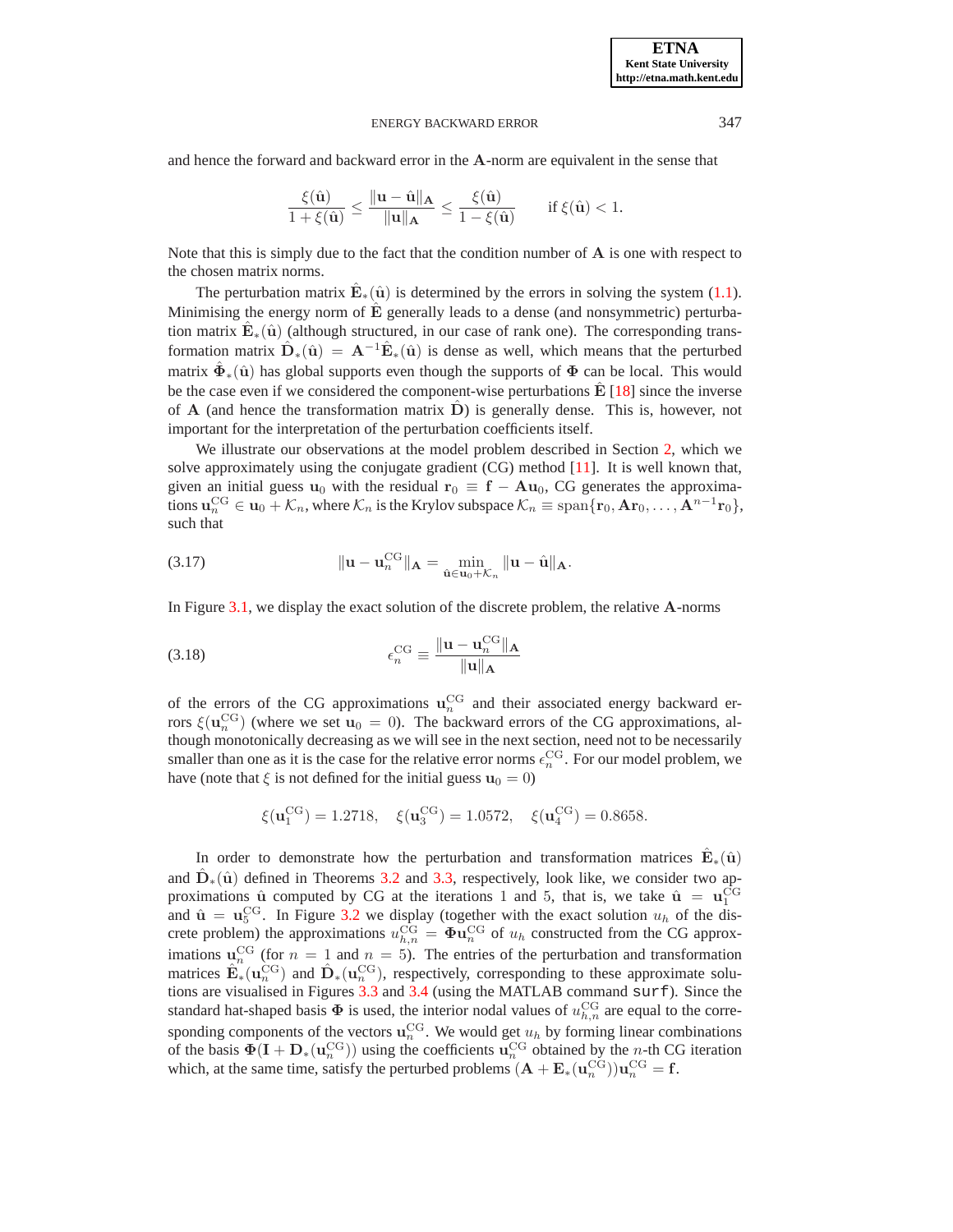

<span id="page-10-1"></span>FIG. 3.1. *The discrete solution* u<sup>h</sup> *of the model problem on the left plot and the convergence of CG in terms of the relative* **A**-norm of the error  $\epsilon_n^{\text{CG}} = \|\mathbf{u} - \mathbf{u}_n^{\text{CG}}\|_{\mathbf{A}} / \|\mathbf{u}\|_{\mathbf{A}}$  and of the energy backward error  $\xi(\mathbf{u}_n^{\text{CG}})$  on the *right plot.*



<span id="page-10-2"></span>FIG. 3.2. *The discrete solution*  $u_h$  *and the approximate solution*  $u_{h,n}^{\text{CG}} = \Phi \mathbf{u}_n^{\text{CG}}$  *for*  $n = 1$  *(left plot)* and  $n = 5$  (right plot).

<span id="page-10-0"></span>**4. Conjugate gradient method and energy backward error.** The conjugate gradient method constructs, starting from the initial guess  $\mathbf{u}_0$ , the sequence of approximations  $\mathbf{u}_n^{\text{CG}}$ from the (shifted) Krylov subspace  $\mathbf{u}_0 + \mathcal{K}_n$ . Similarly to the Galerkin method, the approximations  $\mathbf{u}_n^{\text{CG}}$  minimise the discrete energy norm (**A**-norm) of the error  $\mathbf{u} - \mathbf{u}_n^{\text{CG}}$  in the sense of [\(3.17\)](#page-9-0). Equivalently, the error  $\mathbf{e}_n^{\text{CG}} \equiv \mathbf{u} - \mathbf{u}_n^{\text{CG}}$  is **A**-orthogonal to  $\mathcal{K}_n$ .

REMARK 4.1. In the Galerkin finite element method, there is even more about the optimality of CG than in the iterative method itself. If  $u_{h,n}^{\text{CG}} = \Phi \mathbf{u}_n^{\text{CG}}$  is the associated approximation of the solution of the discrete problem  $(2.2)$ , we have

$$
||u - u_{h,n}^{\text{CG}}||_a = \min_{v_h \in \Phi(\mathbf{u}_0 + \mathcal{K}_n)} ||u - v_h||_a,
$$

where  $\Phi(\mathbf{u}_0 + \mathcal{K}_n) = \{v_h \in \mathcal{V}_h : v_h = \Phi \mathbf{v}, \mathbf{v} \in \mathbf{u}_0 + \mathcal{K}_n\}$ . It means that CG provides optimal approximations to the solution  $u$  of the (continuous) problem  $(2.1)$  from the subspaces of  $V_h$  which consist of all linear combinations of the basis  $\Phi$  with coefficients taken from the shifted Krylov subspaces  $\mathbf{u}_0 + \mathcal{K}_n$ . This follows from the identity

$$
||u - v_h||_a^2 = ||u - u_h||_a^2 + ||u_h - v_h||_a^2 = ||u - u_h||_a^2 + ||\mathbf{u} - \mathbf{v}||_A^2,
$$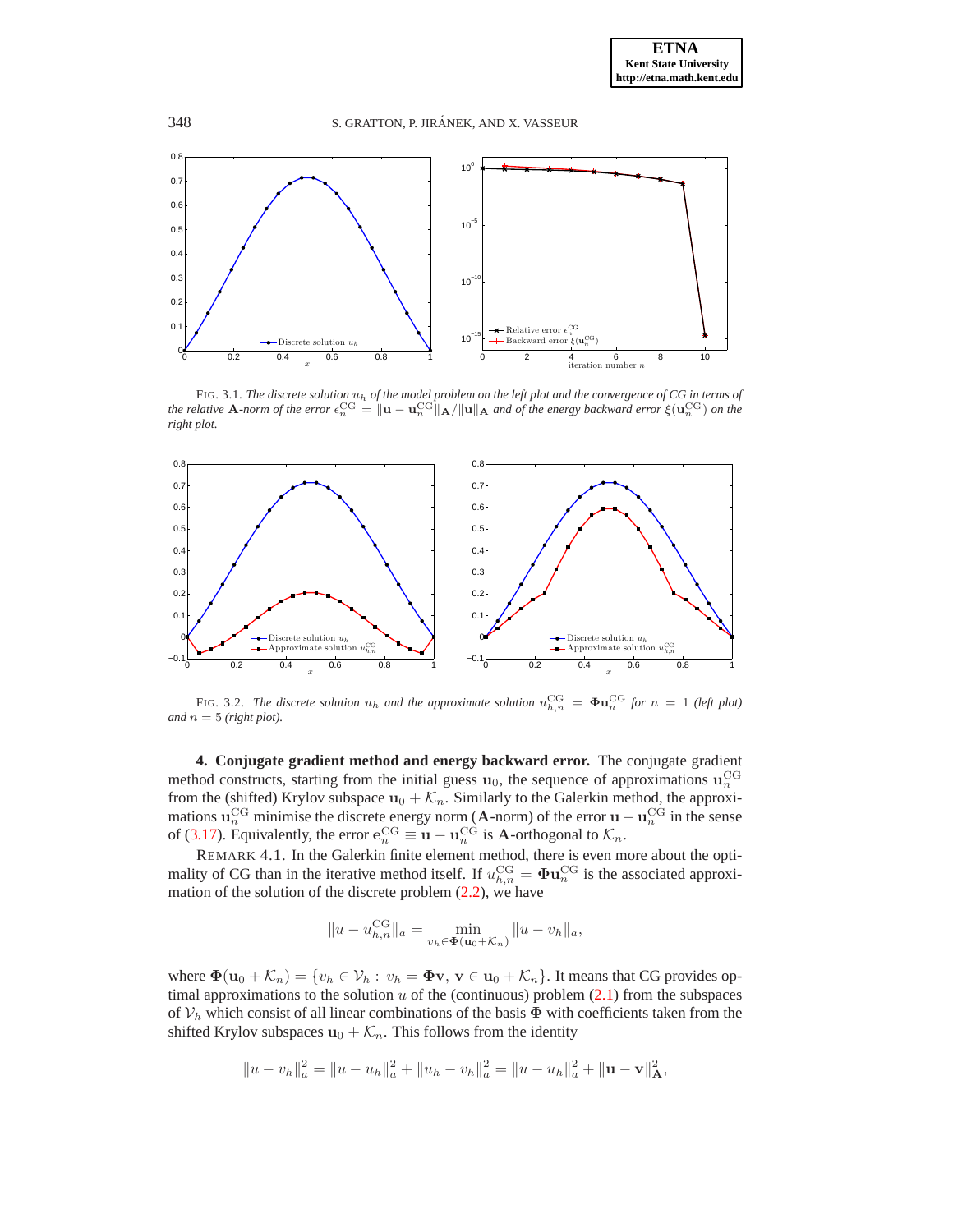

<span id="page-11-0"></span>FIG. 3.3. Surface plots of the perturbation matrix  $\hat{\mathbf{E}}_*(\mathbf{u}_1^{\text{CG}})$  (left plot) and the transformation ma*trix*  $\hat{\mathbf{D}}_{*}(\mathbf{u}_{1}^{\text{CG}})$  (right plot).



<span id="page-11-1"></span>FIG. 3.4. Surface plots of the perturbation matrix  $\hat{\mathbf{E}}_*(\mathbf{u}_5^{\text{CG}})$  (left plot) and the transformation ma*trix*  $\hat{\mathbf{D}}_{*}(\mathbf{u}_{5}^{\text{CG}})$  (right plot).

which holds for any  $v_h = \Phi v \in V_h$  and is a consequence of the a-orthogonality of  $u - u_h$ to  $V_h$ ; see also [\[9,](#page-16-9) Section 2.1], [\[17,](#page-17-5) Section 2.5.2], and [\[20\]](#page-17-12) for more details.

In the following we assume that  $u_0 = 0$ . We use a simple relation between the A-norms of the CG error  $e_n^{\text{CG}}$ , the solution **u**, and the CG approximation  $\mathbf{u}_n^{\text{CG}}$  of the form

(4.1) 
$$
\|\mathbf{e}_{n}^{CG}\|_{\mathbf{A}}^{2} = \|\mathbf{u}\|_{\mathbf{A}}^{2} - \|\mathbf{u}_{n}^{CG}\|_{\mathbf{A}}^{2},
$$

which follows from the fact that  $\mathbf{u}_n^{\text{CG}} \in \mathcal{K}_n$  and the **A**-orthogonality of  $\mathbf{u} - \mathbf{u}_n^{\text{CG}}$  to  $\mathcal{K}_n$ :

<span id="page-11-3"></span><span id="page-11-2"></span>
$$
\mathbf{u} = \mathbf{u}_n^{\mathrm{CG}} + (\mathbf{u} - \mathbf{u}_n^{\mathrm{CG}}) \quad \Rightarrow \quad \|\mathbf{u}\|_{\mathbf{A}}^2 = \|\mathbf{u}_n^{\mathrm{CG}}\|_{\mathbf{A}}^2 + \|\mathbf{u} - \mathbf{u}_n^{\mathrm{CG}}\|_{\mathbf{A}}^2.
$$

Using [\(4.1\)](#page-11-2), the energy backward error of the CG approximation  $\mathbf{u}_n^{\text{CG}}$  can be expressed as

(4.2) 
$$
\xi(\mathbf{u}_n^{\text{CG}}) = \frac{\|\mathbf{e}_n^{\text{CG}}\|_{\mathbf{A}}}{\|\mathbf{u}_n^{\text{CG}}\|_{\mathbf{A}}} = \frac{\epsilon_n^{\text{CG}}}{\sqrt{1 - (\epsilon_n^{\text{CG}})^2}},
$$

where  $\epsilon_n^{\text{CG}}$  is the relative **A**-norm of the error  $\mathbf{e}_n^{\text{CG}}$ ; see [\(3.18\)](#page-9-1). The energy backward error is well defined for every CG iteration except for the zero initial guess. It is due to the fact that the energy norm of the error in CG decreases strictly monotonically at each step. Since  $\epsilon_n^{\text{CG}}$  is decreasing, the energy backward error [\(4.2\)](#page-11-3) decreases as well in CG. Both  $\xi(\mathbf{u}_n^{\text{CG}})$  and  $\epsilon_n^{\text{CG}}$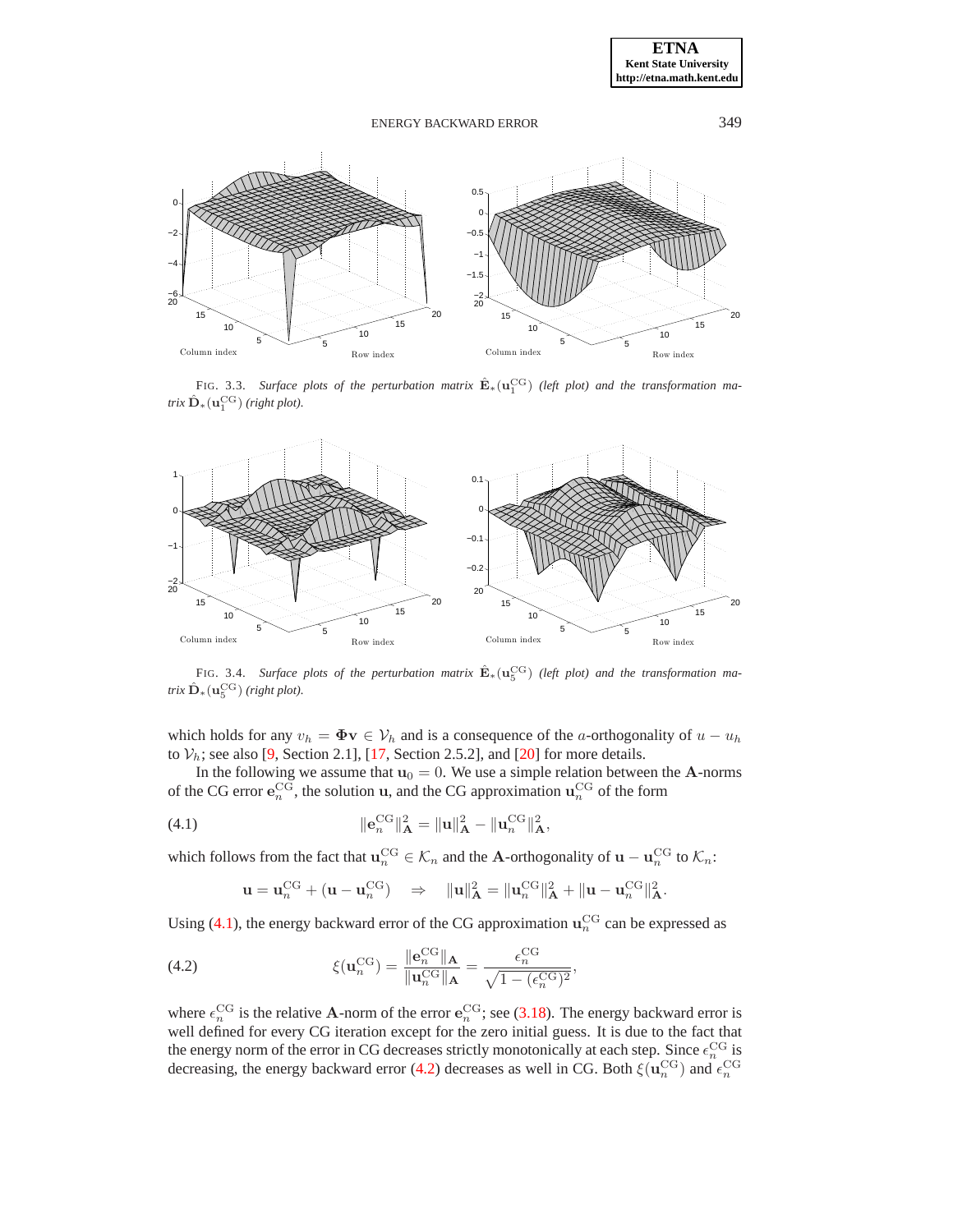are close (as can be observed in Figure [3.1](#page-10-1) for our model problem) provided that  $\epsilon_n^{\text{CG}}$  is small enough due to

<span id="page-12-0"></span>
$$
\frac{\epsilon_n^{\rm CG}}{\xi(\mathbf{u}_n^{\rm CG})}=\sqrt{1-(\epsilon_n^{\rm CG})^2}.
$$

Note also that  $\xi(\mathbf{u}_n^{\text{CG}}) < 1$  if  $\epsilon_n^{\text{CG}} < 1/\sqrt{2}$ .

One could ask whether it is possible (instead of the A-norm of the error) to minimise the energy backward error  $\xi$  over the same Krylov subspace  $\mathcal{K}_n$ . Let  $\mathbf{u}_n$  be an arbitrary vector from  $\mathcal{K}_n$  and let  $\mathbf{e}_n \equiv \mathbf{u} - \mathbf{u}_n$  be the associated error vector. From  $\mathbf{u}_n^{\text{CG}} - \mathbf{u}_n \in \mathcal{K}_n$ , the A-orthogonality of  $e_n^{\text{CG}}$  to  $\mathcal{K}_n$ , and the Pythagorean theorem, we get that

(4.3) 
$$
\|\mathbf{e}_n\|_{\mathbf{A}}^2 = \|\mathbf{e}_n^{\mathbf{CG}} + (\mathbf{u}_n^{\mathbf{CG}} - \mathbf{u}_n)\|_{\mathbf{A}}^2 = \|\mathbf{e}_n^{\mathbf{CG}}\|_{\mathbf{A}}^2 + \|\mathbf{u}_n^{\mathbf{CG}} - \mathbf{u}_n\|_{\mathbf{A}}^2.
$$

From  $(3.14)$  and  $(4.3)$ , we have

(4.4) 
$$
\xi^{2}(\mathbf{u}_{n}) = \frac{\|\mathbf{e}_{n}^{CG}\|_{\mathbf{A}}^{2} + \|\mathbf{u}_{n}^{CG} - \mathbf{u}_{n}\|_{\mathbf{A}}^{2}}{\|\mathbf{u}_{n}\|_{\mathbf{A}}^{2}}.
$$

<span id="page-12-3"></span>LEMMA 4.2. *Let*  $\mathbf{v} \in \mathbb{R}^n$  *be a given nonzero vector,*  $\alpha \in \mathbb{R}$ *, and* 

<span id="page-12-2"></span><span id="page-12-1"></span>
$$
\varphi(\mathbf{w}) = \frac{\alpha^2 + \|\mathbf{v} - \mathbf{w}\|_2^2}{\|\mathbf{w}\|_2^2}.
$$

*Then*  $\mathbf{w}_* = \gamma \mathbf{v}$  *with*  $\gamma = 1 + (\alpha/\|\mathbf{v}\|_2)^2$  *is the unique minimiser of*  $\varphi$  *over all nonzero vectors* **w** *and it holds that*  $\varphi(\mathbf{w}_*) = \alpha^2/(\alpha^2 + ||\mathbf{v}||_2^2)$ .

*Proof.* Let  $w = \eta v + v_{\perp}$  where  $\eta \in \mathbb{R}$  and  $v_{\perp}$  is an arbitrary vector orthogonal to v, that is,  $\mathbf{v}_\perp^T \mathbf{v} = 0$ . From the Pythagorean theorem we have

(4.5) 
$$
\varphi(\eta \mathbf{v} + \mathbf{v}_{\perp}) = \frac{\alpha^2 + (1 - \eta)^2 \|\mathbf{v}\|_2^2 + \|\mathbf{v}_{\perp}\|_2^2}{\eta^2 \|\mathbf{v}\|_2^2 + \|\mathbf{v}_{\perp}\|_2^2}.
$$

Note that  $\varphi$  does not depend on the vector  $\mathbf{v}_{\perp}$  itself but only on its norm. Dividing both the numerator and denominator in [\(4.5\)](#page-12-1) by the (nonzero) value  $\|\mathbf{v}\|_2$ , we obtain

$$
\varphi(\eta \mathbf{v} + \mathbf{v}_{\perp}) = \frac{\tilde{\alpha}^2 + (1 - \eta)^2 + \zeta^2}{\eta^2 + \zeta^2} \equiv \psi(\eta, \zeta),
$$

where  $\tilde{\alpha} \equiv \alpha / ||\mathbf{v}||_2$  and  $\zeta \equiv ||\mathbf{v}_\perp||_2 / ||\mathbf{v}||_2$ . Hence the statement is proved by showing that  $\psi$ has a global minimum at  $(\eta, \zeta) = (\gamma, 0) = (1 + \tilde{\alpha}^2, 0)$  and that  $\psi(1 + \tilde{\alpha}^2, 0) = \tilde{\alpha}^2/(1 + \tilde{\alpha}^2)$ , which can be shown by standard calculus. The function  $\psi$  is smooth everywhere except for  $(\eta, \zeta) = 0$ . We have

$$
\nabla \psi(\eta,\zeta) = -\frac{2}{(\eta^2+\zeta^2)^2} \left[ \begin{array}{c} \eta(\tilde{\alpha}^2+1)-\eta^2+\zeta^2 \\ \zeta(1+\tilde{\alpha}^2-2\eta) \end{array} \right],
$$

and thus we have  $\nabla \psi(\eta, \zeta) = 0$  if (and only if)  $\eta = 1 + \tilde{\alpha}^2$  and  $\zeta = 0$ . The minimum can be verified by checking the positive definiteness of the matrix of second derivatives at the stationary point  $(\eta, \zeta) = (1 + \tilde{\alpha}^2, 0)$ , which holds since

$$
\nabla^2 \psi (1 + \tilde{\alpha}^2, 0) = \frac{2}{(\tilde{\alpha}^2 + 1)^3} \begin{bmatrix} 1 & 0 \\ 0 & 1 \end{bmatrix}.
$$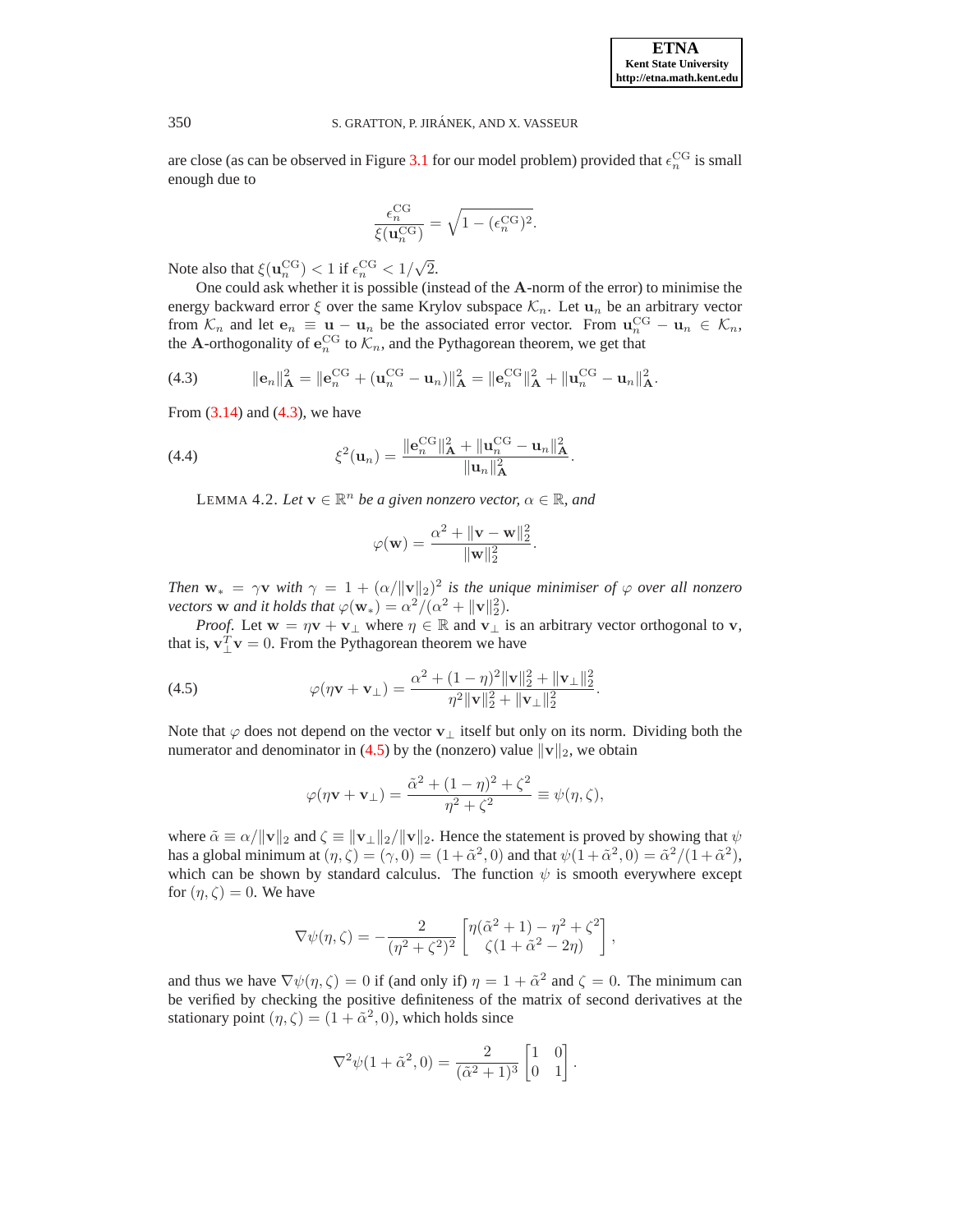Substituting the stationary point into  $\psi$  gives

$$
\psi(1 + \tilde{\alpha}^2, 0) = \tilde{\alpha}^2/(1 + \tilde{\alpha}^2) = \alpha^2/(\alpha^2 + ||\mathbf{v}||_2^2) < 1.
$$

<span id="page-13-0"></span>The minimum is also global since  $\varphi(t\mathbf{w}) \to 1$  as  $t \to \infty$  for any fixed w.  $\Box$ 

THEOREM 4.3. Let  $\mathbf{u}_n^{\text{CG}}$  be the approximation of CG with the initial guess  $\mathbf{u}_0 = 0$  at  $\Delta$ *the step*  $n > 1$ . Then the unique vector  $\mathbf{u}_n^*$  minimising the energy backward error  $\xi$  over *all*  $\mathbf{v}_n \in \mathcal{K}_n$  *is given by* 

$$
\mathbf{u}_n^* = \gamma_n \mathbf{u}_n^{\text{CG}},
$$

*where*

$$
\gamma_n = 1 + \xi^2(\mathbf{u}_n^{\text{CG}}) = \frac{1}{1 - (\epsilon_n^{\text{CG}})^2}.
$$

The energy backward error of  $\mathbf{u}^*_n$  is equal to the relative  $\mathbf A$ -norm of the CG error

$$
\xi(\mathbf{u}_n^*) = \frac{\|\mathbf{u} - \mathbf{u}_n^{\text{CG}}\|_{\mathbf{A}}}{\|\mathbf{u}\|_{\mathbf{A}}} = \epsilon_n^{\text{CG}}.
$$

*Proof.* The relation [\(4.4\)](#page-12-2) can be written as

 $\Box$ 

$$
\xi^{2}(\mathbf{u}_{n}) = \frac{\|\mathbf{e}_{n}^{CG}\|_{\mathbf{A}}^{2} + \|\mathbf{A}^{1/2}(\mathbf{u}_{n}^{CG} - \mathbf{u}_{n})\|_{2}^{2}}{\|\mathbf{A}^{1/2}\mathbf{u}_{n}\|_{2}^{2}}.
$$

If we set  $\mathbf{w} \equiv \mathbf{A}^{1/2} \mathbf{u}_n$ ,  $\mathbf{v} \equiv \mathbf{A}^{1/2} \mathbf{u}_n^{\text{CG}}$ ,  $\alpha \equiv \|\mathbf{e}_n^{\text{CG}}\|_{\mathbf{A}}$ , we have from Lemma [4.2](#page-12-3) that the minimum of  $\xi^2(\mathbf{u}_n)$  is attained at  $\mathbf{u}_n^* = \gamma_n \mathbf{u}_n^{\text{CG}}$  with

$$
\gamma_n=1+\frac{\alpha^2}{\|{\bf v}\|_2^2}=1+\frac{\|{\bf e}_n^{\rm CG}\|_{\bf A}^2}{\|{\bf u}_n^{\rm CG}\|_{\bf A}^2}=1+\xi^2({\bf u}_n^{\rm CG})=\frac{1}{1-(\epsilon_n^{\rm CG})^2},
$$

where the last equality follows from  $(4.2)$ . The minimum is given by

$$
\xi(\mathbf{u}_n^*) = \frac{\alpha}{\sqrt{\alpha^2 + \|\mathbf{v}\|_2^2}} = \frac{\|\mathbf{e}_n^{\text{CG}}\|_{\mathbf{A}}}{\sqrt{\|\mathbf{e}_n^{\text{CG}}\|_{\mathbf{A}}^2 + \|\mathbf{u}_n^{\text{CG}}\|_{\mathbf{A}}^2}} = \frac{\|\mathbf{e}_n^{\text{CG}}\|_{\mathbf{A}}}{\|\mathbf{u}\|_{\mathbf{A}}} = \epsilon_n^{\text{CG}}
$$

using  $(4.1)$  again.

The approximations  $\mathbf{u}_n^*$  minimising the energy backward error  $\xi$  over the Krylov subspace  $\mathcal{K}_n$  are thus given by a simple scalar multiple of the CG approximations  $\mathbf{u}_n^{\text{CG}}$ . It is clear that  $\mathbf{u}_n^* \approx \mathbf{u}_n^{\text{CG}}$  provided that the relative error  $\epsilon_n^{\text{CG}}$  is small enough and the difference between both approximations gets smaller with the decreasing A-norm of the CG approximations.

REMARK 4.4. There is an interesting "symmetry" between the relative A-norms of the errors and the energy backward errors of the approximations  $\mathbf{u}_n^{\text{CG}}$  and  $\mathbf{u}_n^*$  illustrated in Table [4.1.](#page-14-0) The expression for the relative energy norm of the error of  $\mathbf{u}_n^*$  follows from [\(3.14\)](#page-7-2) and Theorem [4.3](#page-13-0)

$$
\xi(\mathbf{u}_n^*) = \epsilon_n^{\text{CG}} = \frac{\|\mathbf{u} - \mathbf{u}_n^*\|_{\mathbf{A}}}{\|\mathbf{u}_n^*\|_{\mathbf{A}}},
$$

and hence together with [\(4.1\)](#page-11-2) we get

$$
\frac{\|\mathbf{e}_n^*\|_{\mathbf{A}}}{\|\mathbf{u}\|_{\mathbf{A}}} = \xi(\mathbf{u}_n^*)\frac{\|\mathbf{u}_n^*\|_{\mathbf{A}}}{\|\mathbf{u}\|_{\mathbf{A}}} = \gamma_n \xi(\mathbf{u}_n^*)\frac{\|\mathbf{u}_n^{\text{CG}}\|_{\mathbf{A}}}{\|\mathbf{u}\|_{\mathbf{A}}} = \frac{\epsilon_n^{\text{CG}}\sqrt{1 - (\epsilon_n^{\text{CG}})^2}}{1 - (\epsilon_n^{\text{CG}})^2} = \frac{\epsilon_n^{\text{CG}}}{\sqrt{1 - (\epsilon_n^{\text{CG}})^2}}.
$$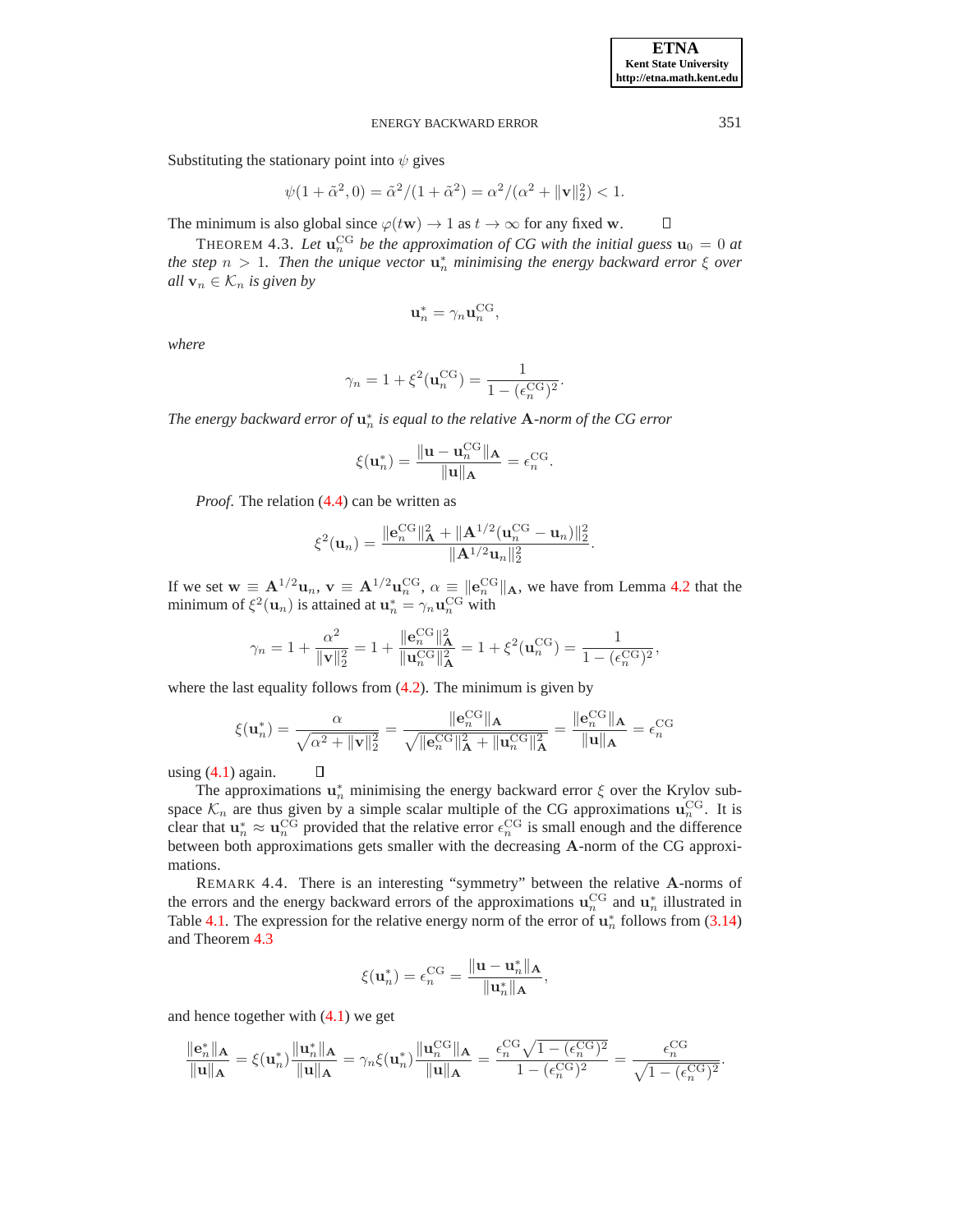0 0.2 0.4 0.6 0.8 1

Discrete solution  $\boldsymbol{u}_h$ Approximate solution  $u_{h,n}^{\text{CG}}$ Approximate solution  $u_{h,n}^*$ <br>Approximate solution  $u_{h,n}^*$ 

### 352 S. GRATTON, P. JIRANEK, AND X. VASSEUR ´

<span id="page-14-0"></span>TABLE 4.1 *Symmetry between*  $\mathbf{u}_n^{\text{CG}}$  and  $\mathbf{u}_n^*$ .





0  $\Omega$  $0.2$ 

<span id="page-14-1"></span>0 0.2 0.4 0.6 0.8 1

Discrete solution  $\bar{u}_h$ Approximate solution  $u_{h,n}^{\text{CG}}$ Approximate solution  $u_{h,n}^*$ 

In fact, we can also say that the forward error of  $\mathbf{u}_n^{\text{CG}}$  is equal to the backward error of  $\mathbf{u}_n^*$ and vice versa.

In order to demonstrate the effects of the minimisation of  $\mathcal{E}(\hat{\mathbf{u}})$ , we consider as in the previous section the CG approximations obtained at iterations 1 and 5. In Figure [4.1](#page-14-1) we show, together with the discrete solution  $u_h$  of our model problem, the approximations  $u_{h,n}^{\text{CG}} = \Phi \mathbf{u}_n^{\text{CG}}$ obtained from the CG iterates at steps  $n = 1$  and  $n = 5$  and the approximations  $u_{h,n}^* = \mathbf{\Phi}\mathbf{u}_n^*$ obtained from the CG approximations scaled according to Theorem [4.3.](#page-13-0) In Figures [4.2](#page-15-0) and [4.3,](#page-15-1) we also show the surface plots of the corresponding perturbations and transformation matrices  $\hat{\mathbf{E}}_*(\mathbf{u}_n^*)$  and  $\hat{\mathbf{D}}_*(\mathbf{u}_n^*)$  of these scaled CG approximations. It is interesting to observe that although the perturbation matrices  $\hat{\mathbf{E}}_*(\mathbf{u}_n^{\mathrm{CG}})$  and  $\hat{\mathbf{E}}_*(\mathbf{u}_n^*)$  (left plots of Figures [3.3,](#page-11-0) [3.4,](#page-11-1) [4.2,](#page-15-0) and [4.3\)](#page-15-1) visually look very similar, this is not the case for the transformation matrices  $\hat{\mathbf{D}}_*(\mathbf{u}_n^{\text{CG}})$  and  $\hat{\mathbf{D}}_*(\mathbf{u}_n^*)$  (right plots of the same figures). This means that (in our example) the scaling of the CG approximations does not change much (at least visually) the coefficients of the perturbation matrices  $\hat{\mathbf{E}}(\mathbf{u}_n^{\text{CG}})$ , while the changes in the transformation matrices  $\hat{\mathbf{D}}(\mathbf{u}_n^{\text{CG}})$  seem to be more prominent.

In order to explain this phenomenon, we evaluate the relative 2-norm of the differences  $\hat{\mathbf{E}}_*(\mathbf{u}_n^{\text{CG}}) - \hat{\mathbf{E}}_*(\mathbf{u}_n^*)$  and  $\hat{\mathbf{D}}_*(\mathbf{u}_n^{\text{CG}}) - \hat{\mathbf{D}}_*(\mathbf{u}_n^*)$ . Let  $\mathbf{r}_n^{\text{CG}} \equiv \mathbf{f} - \mathbf{A}\mathbf{u}_n^{\text{CG}}$  be the residual vector of a nonzero CG approximation  $\mathbf{u}_n^{\text{CG}}$  different from the exact solution  $\mathbf{u}$  of [\(1.1\)](#page-1-0). Using  $\mathbf{u}_n^* = \gamma_n \mathbf{u}_n^{\text{CG}}$  (defined in Theorem [4.3\)](#page-13-0),  $\mathbf{f} - \mathbf{A} \mathbf{u}_n^* = \mathbf{f} - \gamma_n \mathbf{A} \mathbf{u}_n^{\text{CG}} = \gamma_n \mathbf{r}_n^{\text{CG}} + (1 - \gamma_n) \mathbf{f}$ ,  $(1 - \gamma_n)/\gamma_n = -(\epsilon_n^{\text{CG}})^2$ , and [\(3.15\)](#page-7-1), we find

$$
\hat{\mathbf{E}}_*(\mathbf{u}_n^{\mathrm{CG}}) = \hat{\mathbf{E}}_*(\mathbf{u}_n^*) + (\epsilon_n^{\mathrm{CG}})^2 \frac{\mathbf{f}(\mathbf{u}_n^{\mathrm{CG}})^T \mathbf{A}}{\|\mathbf{u}_n^{\mathrm{CG}}\|_{\mathbf{A}}^2}.
$$

−0.4 −0.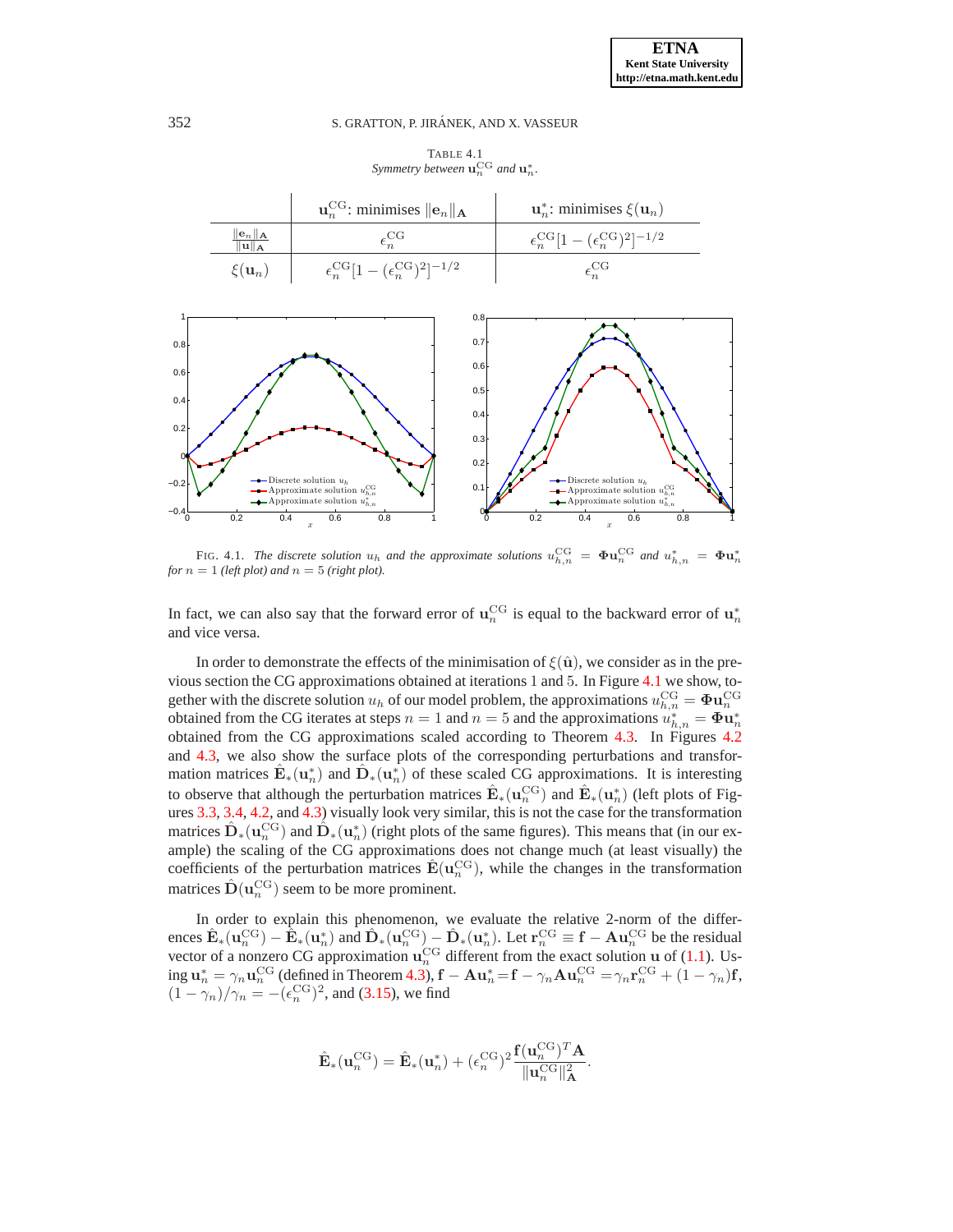

<span id="page-15-0"></span>FIG. 4.2. *Surface plots of the perturbation matrix*  $\hat{\bf E}_*({\bf u}_1^*)$  (left plot) and the transformation matrix  $\hat{\bf D}_*({\bf u}_1^*)$ *(right plot).*



<span id="page-15-1"></span>FIG. 4.3. *Surface plots of the perturbation matrix*  $\hat{\bf E}_*({\bf u}_5^*)$  (left plot) and the transformation matrix  $\hat{\bf D}_*({\bf u}_5^*)$ *(right plot).*

Due to the relation  $\hat{\mathbf{E}}_*(\cdot) = \mathbf{A}\hat{\mathbf{D}}_*(\cdot)$ , we have similarly that

$$
\hat{\mathbf{D}}_{*}(\mathbf{u}_{n}^{\mathrm{CG}}) = \hat{\mathbf{D}}_{*}(\mathbf{u}_{n}^{*}) + (\epsilon_{n}^{\mathrm{CG}})^{2} \frac{\mathbf{u}(\mathbf{u}_{n}^{\mathrm{CG}})^{T} \mathbf{A}}{\|\mathbf{u}_{n}^{\mathrm{CG}}\|_{\mathbf{A}}^{2}}
$$

.

Although the approximation  $\mathbf{u}_n^*$  is a scalar multiple of  $\mathbf{u}_n^{\text{CG}}$ , this is not the case for their corresponding perturbation/transformation matrices. On the other hand, their differences are rank one matrices depending only on the CG approximation  $\mathbf{u}_n^{\text{CG}}$  and its associated relative **A**-norm of the error  $\epsilon_n^{\text{CG}}$ . For the 2-norm, we obtain

$$
\frac{\|\hat{\mathbf{E}}_*(\mathbf{u}^*_n)-\hat{\mathbf{E}}_*(\mathbf{u}^{\mathrm{CG}}_n)\|_2}{\|\hat{\mathbf{E}}_*(\mathbf{u}^{\mathrm{CG}}_n)\|_2}=(\epsilon^{\mathrm{CG}}_n)^2\frac{\|\mathbf{f}\|_2}{\|\mathbf{f}-\mathbf{A}\mathbf{u}^{\mathrm{CG}}_n\|_2}
$$

and

$$
\frac{\lVert \hat{\mathbf{D}}_{*}(\mathbf{u}^*_n)-\hat{\mathbf{D}}_{*}(\mathbf{u}^{\text{CG}}_n)\rVert_2}{\lVert \hat{\mathbf{D}}_{*}(\mathbf{u}^{\text{CG}}_n)\rVert_2}=(\epsilon_n^{\text{CG}})^2\frac{\lVert \mathbf{u}\rVert_2}{\lVert \mathbf{u}-\mathbf{u}^{\text{CG}}_n\rVert_2}.
$$

Thus we can expect more prominent differences in the coefficients of the transformation matrices when the relative norm of the error of the CG approximation  $\mathbf{u}_n^{\text{CG}}$  is considerably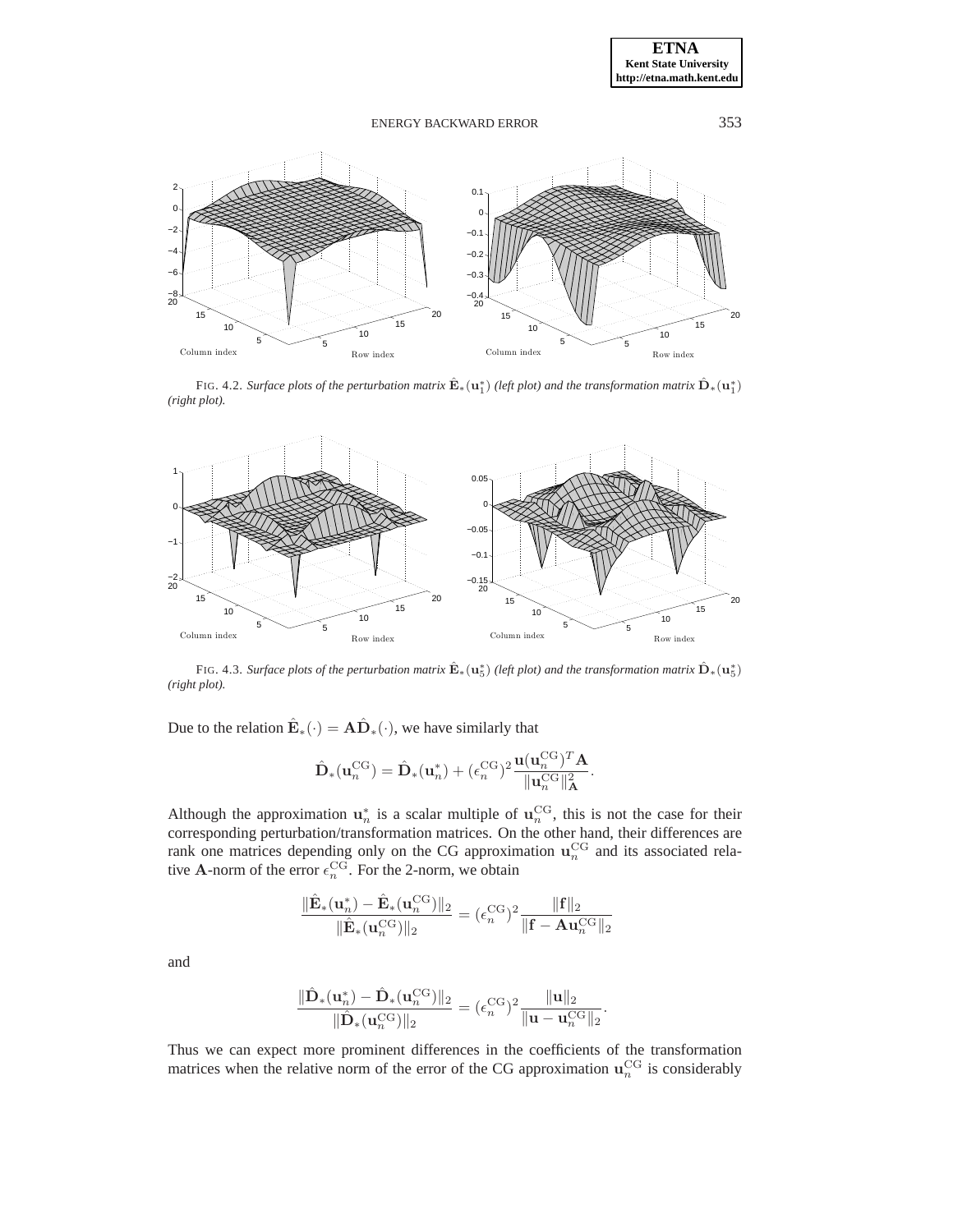smaller than its relative residual norm. In our example, we have  $\|\mathbf{u} - \mathbf{u}_{\text{C}}^{\text{CG}}\|_2 / \|\mathbf{u}\|_2 = 0.7982$ and  $\|\mathbf{f} - \mathbf{A}\mathbf{u}_{1}^{\text{CG}}\|_{2}/\|\mathbf{f}\|_{2} = 2.195$  for  $n = 1$ , and for  $n = 5$ ,  $\|\mathbf{u} - \mathbf{u}_{5}^{\text{CG}}\|_{2}/\|\mathbf{u}\|_{2} = 0.2998$ and  $\|\mathbf{f} - \mathbf{A} \mathbf{u}_5^{\text{CG}}\|_2 / \|\mathbf{f}\|_2 = 2.102$ . We can hence expect more prominent differences between the transformation matrices  $\hat{\mathbf{D}}_*(\mathbf{u}_n^*)$  and  $\hat{\mathbf{D}}_*(\mathbf{u}_n^{\text{CG}})$  than between the perturbation matrices  $\hat{\mathbf{E}}_*(\mathbf{u}_n^*)$  and  $\hat{\mathbf{E}}_*(\mathbf{u}_n^{\text{CG}})$ , in particular at the iteration 5, where the relative residual norm is about 10 times larger than the relative error norm.

**5. Conclusions.** Motivated by the use of backward errors in stopping criteria for iterative solvers, we made an attempt to find an "easy-to-touch" interpretation of the data perturbations in linear algebraic systems arising from discretisations of elliptic partial differential equations. In particular, we were interested in finding a possible meaning of the perturbations of the system matrix A and related them to certain perturbations of the basis of the approximation space where the discrete solution of the underlying variational problem is sought. Although we are aware of the limited usability of our results in practice while bearing in mind recent results on dealing with discretisation and algebraic errors in numerical solution of PDEs, we believe that they might be of certain interest and motivate designers of stopping criteria for iterative processes to justify their relevance to the problem to be solved.

We showed that minimising the backward error induced by the A-norm over the Krylov subspace  $\mathcal{K}_n$  leads to approximations which are closely related to the approximations computed by CG, which minimise the A-norm of the error over  $\mathcal{K}_n$ . This is similar to the idea behind the methods called GMBACK and MINPERT introduced in [\[14,](#page-17-19) [15\]](#page-17-20) for general nonsymmetric problems. In contrast to the iterates computed by these methods, we showed that the optimal approximations minimising the backward error are just scalar multiples of the CG approximations and they are closer to each other as the A-norm of the CG approximations decreases. Nevertheless, we do not claim that approximations constructed in this way have any superiority with respect to CG which is optimal itself with respect to the closely related measure.

Acknowledgments. We would like to thank to Zdeněk Strakoš and the anonymous referee for their comments and suggestions which considerably helped to improve the presentation of our results.

#### **REFERENCES**

- <span id="page-16-5"></span>[1] M. ARIOLI, *A stopping criterion for the conjugate gradient algorithm in a finite element method framework*, Numer. Math., 97 (2004), pp. 1–24.
- <span id="page-16-2"></span>[2] M. ARIOLI AND I. S. DUFF, *Using FGMRES to obtain backward stability in mixed precision*, Electron. Trans. Numer. Anal., 33 (2008/09), pp. 31–44.
	- <http://etna.math.kent.edu/vol.33.2008-2009/pp31-44.dir>
- <span id="page-16-1"></span>[3] M. ARIOLI, I. S. DUFF, AND D. RUIZ, *Stopping criteria for iterative solvers*, SIAM J. Matrix Anal. Appl., 13 (1992), pp. 138–144.
- <span id="page-16-4"></span>[4] M. ARIOLI, J. LIESEN, A. MIEDLAR, AND Z. STRAKOSˇ, *Interplay between discretization and algebraic computation in adaptive numerical solution of elliptic PDE problems*, to appear in *GAMM-Mitt.*, 2013.
- <span id="page-16-6"></span>[5] M. ARIOLI, E. NOULARD, AND A. RUSSO, *Stopping criteria for iterative methods: applications to PDE's*, Calcolo, 38 (2001), pp. 97–112.
- <span id="page-16-7"></span>[6] S. C. BRENNER AND L. R. SCOTT, *The Mathematical Theory of Finite Element Methods*, 3rd ed., Springer, New York, 2008.
- <span id="page-16-8"></span><span id="page-16-3"></span>[7] P. G. CIARLET, *The Finite Element Method for Elliptic Problems*, North-Holland, Amsterdam, 1978.
- [8] J. DRKOŠOVÁ, A. GREENBAUM, M. ROZLOŽNÍK, AND Z. STRAKOŠ, *Numerical stability of GMRES*, BIT, 35 (1995), pp. 309–330.
- <span id="page-16-9"></span>[9] H. C. ELMAN, D. J. SILVESTER, AND A. J. WATHEN, *Finite Elements and Fast Iterative Solvers with Applications in Incompressible Fluid Dynamics*, Oxford University Press, New York, 2005.
- <span id="page-16-0"></span>[10] W. GIVENS, *Numerical computation of the characteristic values of a real symmetric matrix*, Technical Report, ORNL 1574, Oak Ridge National Laboratory, Oak Ridge, 1957.